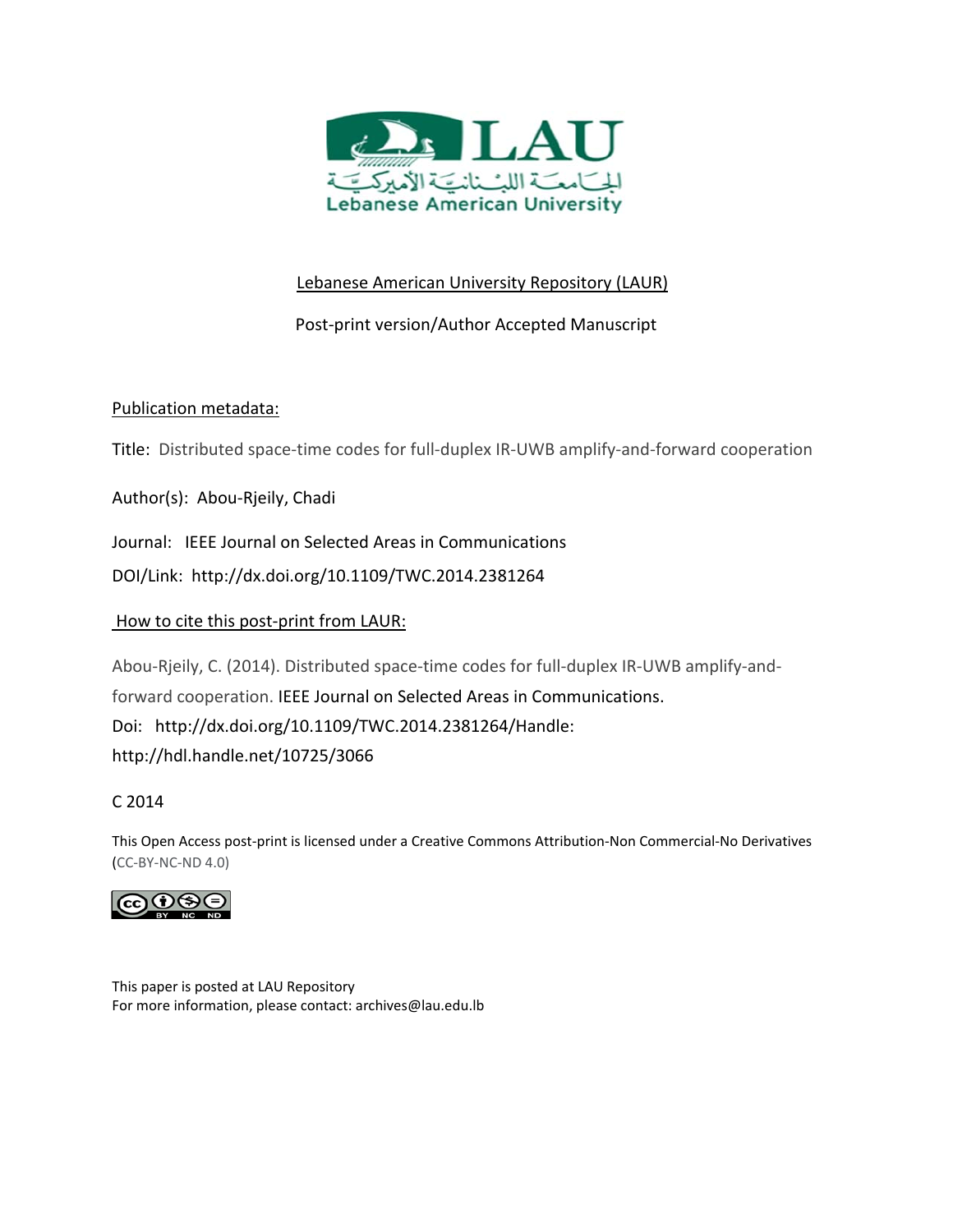# Distributed Space-Time Codes for Full-Duplex IR-UWB Amplify-and-Forward Cooperation

Chadi Abou-Rjeily, *Senior Member IEEE*

*Abstract***—In this paper, we consider the problem of full-duplex (FD) relaying in the context of impulse-radio ultra-wideband (IR-UWB) communications. In particular, we propose two novel distributed space-time block codes (STBCs) suitable for the amplify-and-forward (AF) cooperation protocol with one and two relays. Despite the fact that FD relaying results in significant levels of interference between the transmit and receive antennas of each relay, it introduces new concepts to the problem of distributed STBC design. Compared to half-duplex (HD) STBC, FD-STBC is subject to an additional constraint that imposes the structure of the codewords while it offers the predominant advantage that resides in the possibility of including a smaller number of information symbols per codeword for achieving a full rate. We take advantage of this potential for constructing fully-diverse, full-rate and totally-real IR-UWB FD-STBCs that outperform the existing HD-STBCs for all practical levels of the residual self loop interference. In fact, for the sake of transmitting at full rate, the best known distributed HD-STBCs for the nonorthogonal AF protocol require the joint encoding/decoding of**  $4N_r$  symbols where  $N_r$  is the number of relays. On the other hand, the proposed FD-STBCs require embedding only  $N_r + 2$ **symbols per codeword for transmitting at full rate. Following from this fact, not only the decoding complexity is reduced, but also the coding gains are improved resulting in enhanced performance levels.**

*Index Terms***—Ultra-wideband, UWB, PPM, amplify-andforward, AF, cooperation, full-duplex, space-time.**

## I. INTRODUCTION

User cooperation is a well-known powerful fading mitigation technique in which the spatial diversity is exploited in a distributed manner by taking advantage of the potential presence of some nodes in the vicinity of the communicating terminals. Early research in this area targeted the half-duplex (HD) operation mode where the communicating relays need to respect the primary constraint of not transmitting and receiving simultaneously in the same frequency band [1]–[4]. In this context, the HD cooperative solutions can be classified into two broad categories; namely, amplify-and-forward (AF) and Decode-and-forward (DF) protocols. While in the first protocol the signal is simply amplified and retransmitted by the relays, the DF schemes involve the decoding of the incoming data streams. More recently, there has been a growing interest in cooperation in the full-duplex (FD) mode where the HD constraint was leveraged and where the FD relays can now transmit and receive at the same time in the same frequency band thus adding new dimensions and capabilities to the cooperative networks [5]–[13]. On the other hand,

FD operation is associated with self loop interference (LI) between the transmit and receive antennas of the relays which might jeopardize the advantages of FD relaying in favor of HD relaying. The superiority of FD relaying was reported in numerous contributions in the absence of LI or in the case of perfect LI mitigation [5]–[7]. In the presence of LI, the optimal duplex mode depends on the level of LI, the signal-to-noise ratios (SNRs) at the relay and destination nodes as well as the strength of the direct link [8], [9].

Of particular relevance to this work are the distributed space-time coding (STC) strategies whether in the HD mode such as [3], [4] or in the FD mode such as [11]–[13]. These correspond to non-orthogonal techniques capable of achieving higher spectral efficiencies compared to the orthogonal techniques. In [3], a non-orthogonal amplify-andforward (NAF) strategy was proposed and proven to achieve the optimal diversity-multiplexing tradeoff (DMT) of the HD cooperative channel. Minimal-delay explicit STBCs based on the HD-NAF protocol were introduced in [4] in the context of narrow-band communications. In [11], several diversity protocols were proposed for the equivalent multiple-input-multipleoutput (MIMO) channel obtained in the FD mode for onerelay AF systems. The codewords span several independent realizations of the block fading channel and achieve full diversity in the cases of perfect and imperfect LI cancelation. In [12], an Alamouti-based distributed FD-STBC was considered for DF relaying with one relay where space-time codewords extending over three symbol durations were implemented. Finally, in [13], convolutional STCs were proposed for FD-AF relaying with one relay in the cases of perfect and imperfect LI cancelation. Unlike [11], the time span of the encoding schemes in [12], [13] is confined to the same fading block.

The huge literature on HD-cooperation and FD-cooperation in the context of narrow-band communications [1]–[13] has motivated much research in the direction of investigating these techniques and tailoring them to the context of impulse-radio ultra-wideband (IR-UWB) communications [14]–[21]. In fact, user cooperation leverages the performance and extends the coverage of UWB networks by counterbalancing the detrimental impairments imposed by the nature of propagation of UWB signals and by the stringent regulations imposed on the transmission levels. These contributions highlighted the utility of spatial diversity with UWB systems. In fact, despite the high frequency selectivity of the UWB channels, profiting from the multi-path diversity can necessitate Rake receivers with very high orders. This follows from the very important delay spread of these channels. Moreover, UWB channels are subject to cluster fading where it is not improbable that a large number

The author is with the Department of Electrical and Computer Engineering of the Lebanese American University (LAU), Byblos, Lebanon. (e-mail: chadi.abourjeily@lau.edu.lb).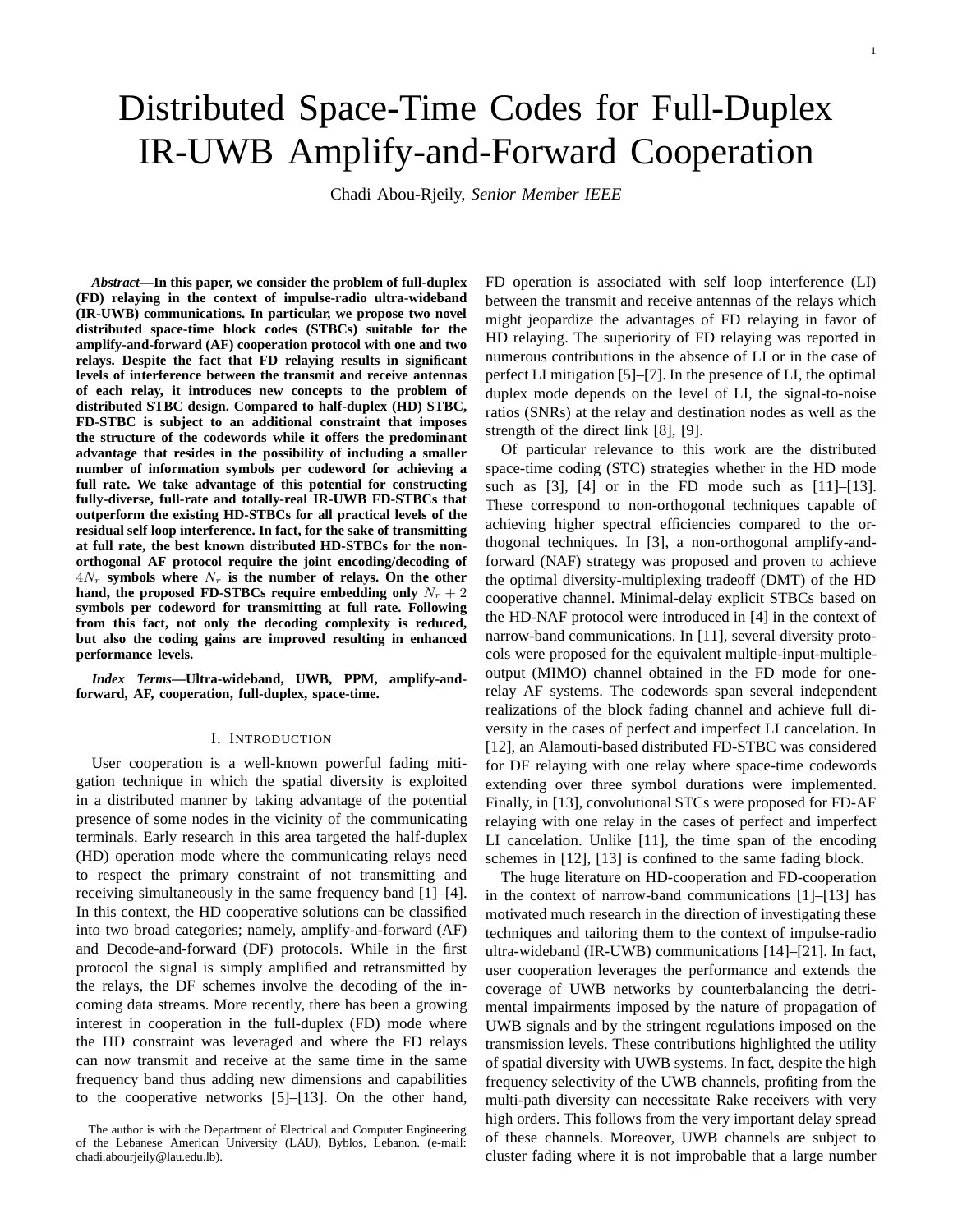of consecutive multi-path components have small amplitudes. In this context, the additional spatial degree of freedom can result in higher performance levels, multiplexing gains and communication ranges. However, despite this rich literature on IR-UWB cooperative systems, all considered solutions were in the HD mode and, to the author's best knowledge, the problem of FD relaying was never considered before in the context of UWB communications. In this context, [14]–[21] assumed operation in the HD mode. [14] investigated the bit error rate (BER) performance of single-relay DF cooperation in the context of coherent and differential-transmitted-reference UWB communications in the case where the relay is equipped with multiple antennas. A similar BER analysis of single-relay DF systems was performed in [15] over the IEEE 802.15.4a channel model based on computing the characteristic function of the decision variable at the destination. The expected capacity and outage capacity of the single-relay DF scheme were also derived in [16]. The issues of power allocation and path selection were tackled in [17] in the context of DF noncoherent UWB systems. In [18], an AF cooperation strategy that is based on the orthogonal STBCs was proposed and analyzed in terms of outage probability in the context of dual-hop multiantenna IR-UWB transmissions. IR-UWB AF cooperation was also studied in [19] where a multiple differential encoding scheme was proposed and analyzed. Of direct relation to this work are the distributed HD-STBCs proposed in [20], [21] that are based on the extension of the algebraic codes in [4] to the context of IR-UWB communications where an additional constraint of having totally-real codewords is imposed.

IR-UWB systems are characterized by the following main features that distinguish them from narrow-band systems from the cooperative communications point of view. (i): The UWB channel is highly frequency selective resulting in a drastically different system model and imposing additional constraints on the processing techniques to be implemented at the relays as will be highlighted later. (ii): IR-UWB transmissions impose a totally-real constraint on the transmitted symbols since it is extremely difficult to control the phases of the sub-nanosecond UWB pulses whose bandwidth extends over several GHz [20]. (iii): IR-UWB systems are often associated with nonconventional modulation schemes such as pulse position modulation (PPM) that differs substantially from QAM and PSK. In this paper, we propose two novel families of distributed FD-STBCs that are suitable for one-relay and two-relay IR-UWB communications with PPM. The proposed FD-STBCs satisfy the desirable constraints of being full-rate, fully-diverse, totally-real and adapted to PPM where the proposed codewords are based on convenient permutation and pulse-combining matrices that achieve diversity taking advantage of the structure of the  $M$ -dimensional sparse  $M$ -PPM constellations. For the AF-FD protocol under consideration, we prove that it is sufficient to jointly encode  $N_r + 2$  symbols where  $N_r$  stands for the number of relays. Owing to this small number of symbols to be included in each codeword, the proposed FD-STBCs profit from enhanced coding gains and a reduced decoding complexity where only  $N_r + 2$  symbols need to be jointly decoded.

Benchmarking the proposed scheme with the existing IR-

UWB cooperative solutions shows the following difference with  $[14]$ – $[21]$  in addition to the major difference of operating in the FD mode rather than the HD mode. Unlike [14]–[17] that are based on the DF protocol, the proposed scheme is based on the AF protocol. Unlike [18], [19], the proposed scheme assumes the presence of a direct link between the source and destination which necessitates putting in place a distributed STBC for the sake of appropriately encoding the data streams that are transmitted simultaneously from the source and relay(s) to the destination. Compared to the optimal IR-UWB HD-STBCs based on the NAF protocol [20], [21], the proposed FD-STBCs share the desirable properties of being full-rate, fully-diverse, totally-real and adapted to PPM. On the other hand, even though the NAF protocol is optimal in the sense of achieving the optimal DMT of the channel [3], and even though the corresponding constructed HD algebraic STBCs are minimal-delay [4], [20], [21], the NAF HD-STBCs suffer from the fact that  $4N_r$  symbols need to be included in each codeword. This excessive number of symbols results in reduced coding gains especially for large values of  $N_r$ . In fact, it is well-known that the coding gain of the algebraic constructions in [4], [20], [21] depends on the number of jointly-encoded symbols (number of dimensions) via the discriminant of the algebraic field extensions (or product distance of the complex constellation rotations), a quantity that decreases rapidly with the number of dimensions. On the other hand, the proposed FD-STBCs encompass only  $N_r + 2$ symbols resulting in higher coding gains and reduced decoding complexities compared to the HD-STBCs in [20], [21]. On the other hand, operating in the FD mode imposes a fixed structure on the codewords. This structure differs substantially from the case of the algebraic constructions based on cyclic division algebras rendering these powerful techniques not suitable for the STBC construction problem under consideration.

In the absence of any work on FD IR-UWB cooperation, we will next benchmark our work with the narrow-band FD cooperative systems deploying distributed STBCs [11]–[13] that, in all circumstances, can not be applied with PPM. First, [11]–[13] are limited to one-relay systems while the proposed FD-STBCs can be applied with two relays as well. Compared to [11], our work does not neglect the strength of the source-destination link and the codewords are limited to the same fading block resulting in simple encoding and decoding. Compared to [12], the proposed schemes are full rate. In fact, the proposed FD-STBCs transmit at the rate of one symbol per channel use (i.e. no data rate reduction compared to noncooperative systems) while the STBC in [12] transmits at the rate of 2/3 symbols per channel use. Other major differences are that the proposed schemes are based on the AF strategy (not the DF strategy) and can be implemented in the absence of a feedback link to the source node. Finally, compared to [13], the proposed solution corresponds to a block code not a convolutional code.

#### II. SYSTEM MODEL AND COOPERATION STRATEGIES

## *A. General Parameters*

An appealing modulation scheme for IR-UWB is  $M$ -ary PPM where an UWB pulse is transmitted in one out of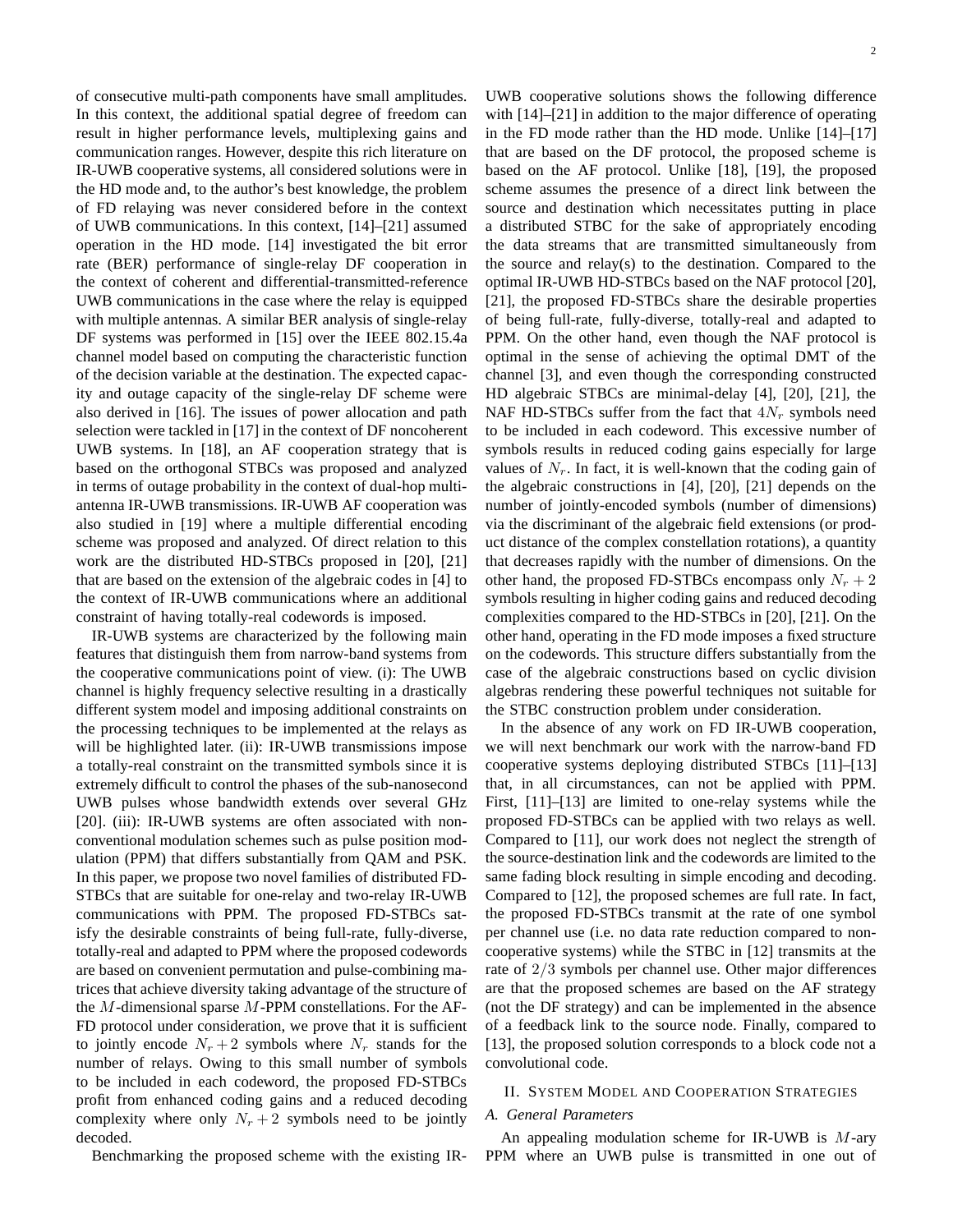M positions. The information symbols are carved from the following  $M$ -dimensional signal set:

$$
\mathcal{C} = \{e_m ; m = 1, \dots, M\} \tag{1}
$$

where  $e_m$  stands for the m-th column of the  $M \times M$  identity matrix  $I_M$ .

We denote by  $N_r$  the number of relays and we consider IR-UWB communications with  $N_r = 1$  and  $N_r = 2$  full-duplex relays as depicted in Fig. 1 and Fig. 2. The relays will be denoted by  $R_1-R_{N_r}$  whereas the source (S) and destination (D) nodes will be denoted by  $R_0$  and  $R_{N_r+1}$ , respectively. S and D are equipped with one antenna each while the relays are equipped with two antennas (one for reception and the other for transmission) to implement a FD operation mode. L-finger Rake receivers are deployed at the relays and the destination in order to capture the multi-path diversity and we consider the general case where a direct link is present between S and D.

The channel between the  $n$ -th and  $n'$ -th nodes is described by the  $LM \times M$  matrix  $H_{n,n'}$  whose elements can be written as [20]:

$$
H_{n,n'}((l-1)M+m, m') = \sqrt{\rho_{n,n'}} h_{n,n'}((m-m')\delta + \Delta_l)
$$
  
;  
 $l = 1, ..., L; m, m' = 1, ..., M$  (2)

which reflects the impact of the signal transmitted by node  $\mathsf{R}_n$ during the  $m'$ -th position on the  $m$ -th correlator (corresponding to the  $m$ -th position) placed after the  $l$ -th Rake finger of node R<sub>n'</sub>. In (2),  $\delta$  stands for the modulation delay and  $\Delta_l$  for the *l*-th finger delay. Moreover,  $h_{n,n'}(\tau) = \int_0^{T_w} g_{n,n'}(t) w(t \tau$ )dt where  $w(t)$  is the UWB pulse waveform of duration  $T_w$ while  $g_{n,n'}(t)$  stands for the convolution of  $w(t)$  with the impulse response of the frequency selective channel between nodes *n* and *n'*. For  $n \neq n'$ ,  $\rho_{n,n'}$  in (2) is the path-loss of the link  $R_n-R_{n'}$  normalized by that of the direct link S-D. In other words, this coefficient is introduced to reflect the fact that the distances between the communicating nodes are not necessity the same as the distance between S and D. In particular, this coefficient takes the value:  $\rho_{n,n'} = \left(\frac{d_{0,N_r+1}}{d_{1,r}}\right)$  $\left(\frac{d_{n,n'}-d_{n,n'}}{d_{n,n'}}\right)^{n}$  where  $d_{i,j}$ stands for the distance between nodes  $\mathbf{R}_i$  and  $\mathbf{R}_j$  ( $d_{0,N_r+1}$ ) is the distance between S and D and  $\rho_{0,N_{r+1}} = 1$ ) while  $n<sub>path</sub>$  is the pathloss exponent along the UWB channel (that assumes values between 1.5 and 5 [22]). Note that for tworelay systems,  $\rho_{1,2} = \rho_{2,1}$  since the transmit and receive antennas of each relay are separated by a short distance. No reference to the Time-Hopping (TH) sequence was made since multiuser interference is not considered in this work. In this context, it is assumed that the source and relays share the same pseudo-random TH sequence (initially reserved to the source) thus resulting in the same average interference as in the case of non-cooperative IR-UWB TH networks. The proposed solution can also be applied with high data-rate IR-UWB systems that can be deployed in the absence of TH pulse repetitions.

Setting the narrowband FD systems as a reference, common models for the residual self loop interference consist of either attributing a SNR-independent value not greater than one to  $\rho_{n,n}$  as in [13], [23] or the SNR-dependent value  $SNR^{-\mu}$ where  $\mu \geq 0$  as in [11], [12]. In the absence of any research on



Fig. 1. Full-Duplex cooperation with one relay.

the self loop interference mitigation in the UWB context, we set  $\rho_{n,n} = 1$  which corresponds to the extreme case scenario that holds whether with the first model ( $\rho_{n,n}$  is constant) or with the second model with  $\mu = 0$ . In this case, we are assuming that a practical non-ideal self interference mitigation procedure (that reduces this kind of interference but does not completely eliminate it) is implemented at the relays. The design of such procedure in the considered UWB context falls beyond the scope of this work.

For the inter-relay link when  $N_r = 2$ ,  $H_{1,2}$  (resp.  $H_{2,1}$ ) stands for the channel matrix from the transmit antenna of  $R_1$  (resp.  $R_2$ ) to the receive antenna of  $R_2$  (resp.  $R_1$ ) where  $H_{1,2} \neq H_{2,1}$  since  $g_{1,2}(t) \neq g_{2,1}(t)$  as shown in Fig. 2. On the other hand,  $H_{n,n}$  represents the loop interference channel from the *n*-th relay output to its input for  $n = 1, 2$ following from the FD operation mode. Given the strong lineof-sight (LOS) between the transmit and receive antennas of a certain relay, the impulse responses  $g_{1,1}(t)$  and  $g_{2,2}(t)$  are generated according to the IEEE 802.15.3a channel model recommendation CM1 that corresponds to LOS conditions [22]. On the other hand, for  $n \neq n'$ , the impulse responses  $g_{n,n'}(t)$  are generated based on CM2 that corresponds to nonline-of-sight (NLOS) conditions. Note that the structure of HD networks is similar to that provided in figures 1 and 2 where the two antennas at each relay need to be merged into one antenna; that is we set  $H_{1,1} = H_{2,2} = 0$ . In Fig. 2,  $H_{1,2} = H_{2,1}$  given that each relay is now equipped with a single antenna.

For the implementation of a distributed STBC scheme, the transmissions from the source and relays are organized into blocks where each block spans a certain number of symbol durations also referred to as slots. The role of the relay during a certain slot consists of transmitting a processed version of the signal it received in previous slot(s). For AF cooperation over narrow-band channels, the processing is limited to amplifying the incoming signal prior to retransmission. On the other hand, for the highly frequency selective UWB channels, the processing at the relay must also comprise a combining scheme such as maximum-ratio-combining (MRC) [18]–[21]. MRC is carried out in order to avoid excessive additional delay spreads at the destination. In the absence of a combining scheme, the signal energy would be further spread over an increased number of multi-path components resulting in less efficient energy raking and in enlarged symbol durations to eliminate inter-symbol-interference (ISI) [18]–[21]. In a way similar to these references that perform combining at the relays but are nevertheless labeled as AF protocols, the scheme proposed in this paper will also be classified as an AF scheme in order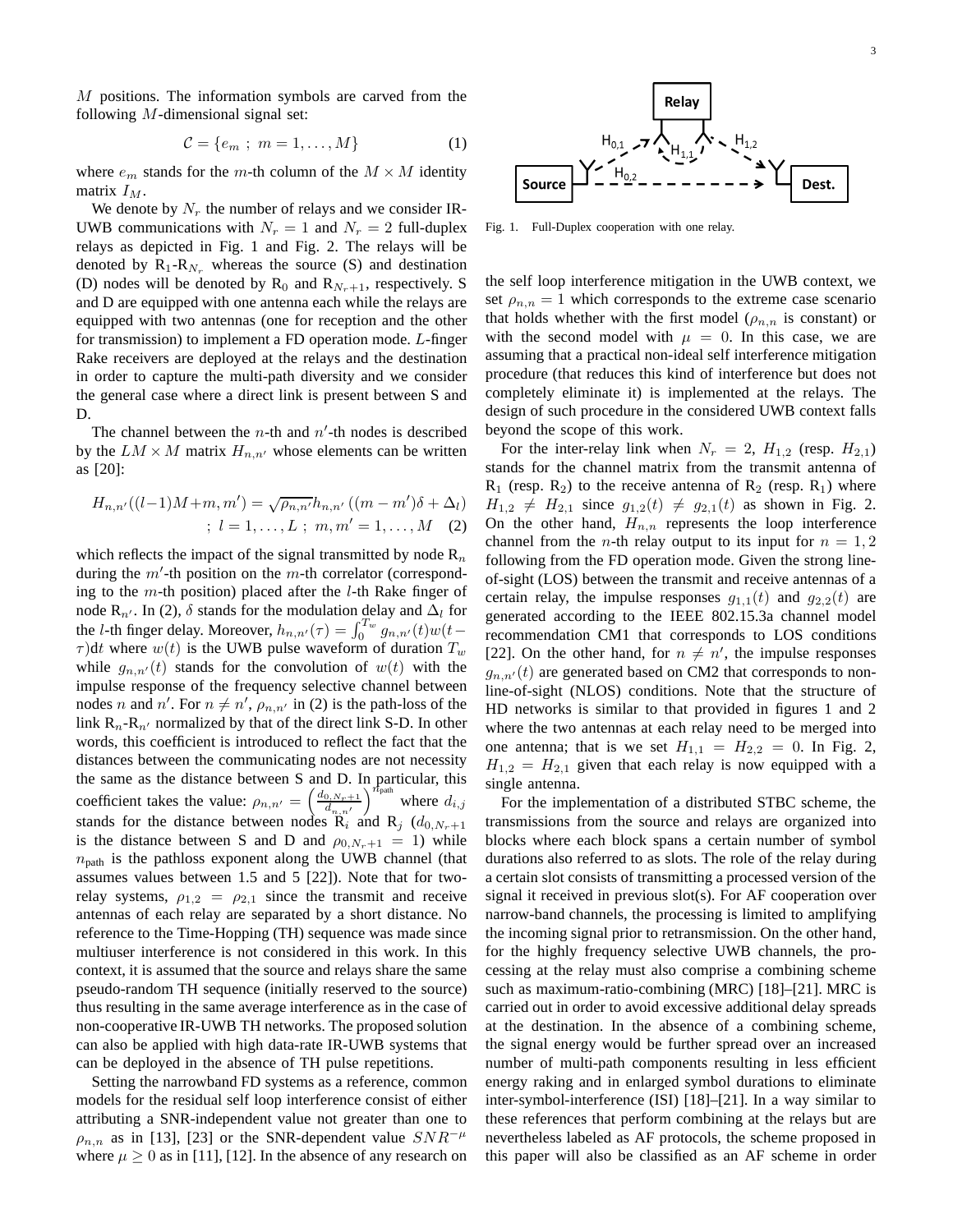

Fig. 2. Full-Duplex cooperation with two relays.

to clearly benchmark this work with the existing contributions in the literature. Note that irrespective of whether MRC is performed or not, the structure of the proposed codewords will remain unchanged since, in all circumstances, these codewords are designed to respect the rank criterion.

The signal received at the  $n$ -th relay during the  $k$ -th symbol duration is represented by the LM-dimensional vector  $Y_k^{(n)}$  $\frac{r(n)}{k}$ . In the same way,  $Z_k$  represents the LM-dimensional decision vector at  $D$  during the  $k$ -th symbol duration. For a relay processing that involves amplification and MRC, the signal transmitted by the  $n$ -th relay during the  $k$ -th slot can be written as:

$$
X_k^{(n)} = \Psi_n H_{0,n}^T Y_{k'}^{(n)} \; ; \; k > k' \tag{3}
$$

where  $X_k^{(n)}$  $\binom{n}{k}$  is a *M*-dimensional vector,  $\Psi_n$  stands for the  $M \times M$  amplifying matrix at the *n*-th relay and the multiplication by  $H_{0,n}^T$  ensures coherent combining of the useful signal energy along the link  $S-R_n$ . Note that over a ceratin slot R<sub>n</sub> can remain idle and  $X_k^{(n)} = 0_M$  in this case where  $0<sub>M</sub>$  stands for the M-dimensional all-zero vector.

A processing delay that does not exceed one symbol duration is strongly justified given the order of magnitudes of the different parameters under consideration. In fact, from (2), the energy raking process extends over the interval  $[0 \Delta_L + (M-1)\delta]$  (where the origin of time is taken at the beginning of the symbol duration). Given that the values of  $\Delta_L$ and  $\delta$  are comparable to the pulse width  $T_w$  that is in the order of 1 ns while the symbol duration  $T_s$  is in the order of 100 ns in order to exceed the delay spread of the UWB channel and eliminate ISI, the relay is left with enough time for performing the amplifying and combining operations in (3) before the beginning of the second symbol duration. On the other hand, additional delays can be introduced to align the transmissions from the relays at integer multiples of  $T_s$  since the objective of the cooperation protocol is to produce distributed spacetime codewords at D resulting in the discrete time index  $k$ rather than a continuous time variable. Given the fine temporal resolution of UWB systems and the fact that  $\Delta_L + (M-1)\delta$  is small compared to  $T_s$ , aligning the signals received at D can be realized if the *n*-th relay delays its retransmission by  $\tau_n$  which stands for the relative delay along the  $R_n$ -D link with respect to the direct link S-D. If this delay compensation is not carried

out, the considered system model still holds with the sole modification of replacing the term  $h_{n,n'}((m-m')\delta + \Delta_l)$ in (2) by  $h_{n,n'}((m-m')\delta+\Delta_l+\tau_n)$  for  $n' = N_r + 1$ . In this case, the proposed scheme (in a way similar to the HD NAF scheme in [20]) can still achieve a full diversity order since only the elements of the channel matrices  $H_{n,n'}$ will change without affecting the cooperation protocol and the corresponding STBC construction. In other words, unlike narrow-band systems, delay-tolerant STBC constructions as in [24] are not required for IR-UWB systems. Finally, note that, the time window  $[\Delta_L + (M - 1)\delta \quad T_s]$  that is large enough can be further exploited for mitigating the effects of loop interference at each relay. Loop interference cancelation in the UWB context falls beyond the scope of this work where the effects of the loop interference are embedded in the system design through the loop interference channels  $H_{1,1}$  and  $H_{2,2}$ and the magnitude terms  $\rho_{1,1}$  and  $\rho_{2,2}$ . Finally, note that since the interference is eradicated at the symbol level, then the proposed scheme does not suffer from Inter-Block-Interference (IBI). In this context, the symbol duration is the same whether the cooperative solution is implemented or not given that multipath combining is performed at the relays. Combining this statement with the fact that the proposed ST codes transmit at the normalized rate of one symbol per channel use, then the proposed cooperative system does not suffer from any datarate reductions compared to noncooperative systems.

# *B. Cooperation with One Relay*

*1) HD Relaying:* The HD-NAF cooperation protocol in [3], [4], [20], [21] is presented as a benchmark. This protocol extends over four slots where the source transmits the symbols  $X_1$ ,  $X_2$ ,  $X_3$  and  $X_4$  sequentially during the four slots.  $X_1, \ldots, X_4$  are M-dimensional vectors that correspond to encoded versions of some M-PPM information symbols carved from (1). In the HD operation mode, the relay is switched to receive in the first two slots (and hence it can not transmit) while the relay transmits amplified and combined versions of these received signals in the third and fourth slots. In other words, the signals transmitted by  $R_1$  during the four slots are given by  $X_1^{(1)} = 0_M$ ,  $X_2^{(1)} = 0_M$ ,  $X_3^{(1)} = \Psi_1 H_{0,1}^T Y_1^{(1)}$  and  $X_4^{(1)} = \Psi_1 H_{0,1}^T Y_2^{(1)}$ .

The signals received at  $R_1$  and D are given by:

$$
Y_k^{(1)} = \sqrt{P}H_{0,1}X_k + N_k^{(1)} \quad ; \quad k = 1, 2 \tag{4}
$$

$$
Z_k = \sqrt{P}H_{0,2}X_k + \sqrt{P}H_{1,2}X_k^{(1)} + N_k \; ; \; k = 1, \dots, 4
$$
\n(5)

where  $P$  stands for the transmission level where we assume that the transmission levels from the source and relay(s) are the same over all slots and hence power allocation is not considered in this paper.  $N_k^{(n)}$  $k^{(n)}$  stands for the LM-dimensional noise vector at the *n*-th relay during the *k*-th slot while  $N_k$ stands for the  $LM$ -dimensional noise vector at D during the  $k$ th slot.  $N_k^{(n)}$  $k_k^{(n)}$  and  $N_k$  are white Gaussian random vectors with autocorrelation  $\frac{N_0}{2} I_{LM}$  where  $N_0$  is the noise power spectral density.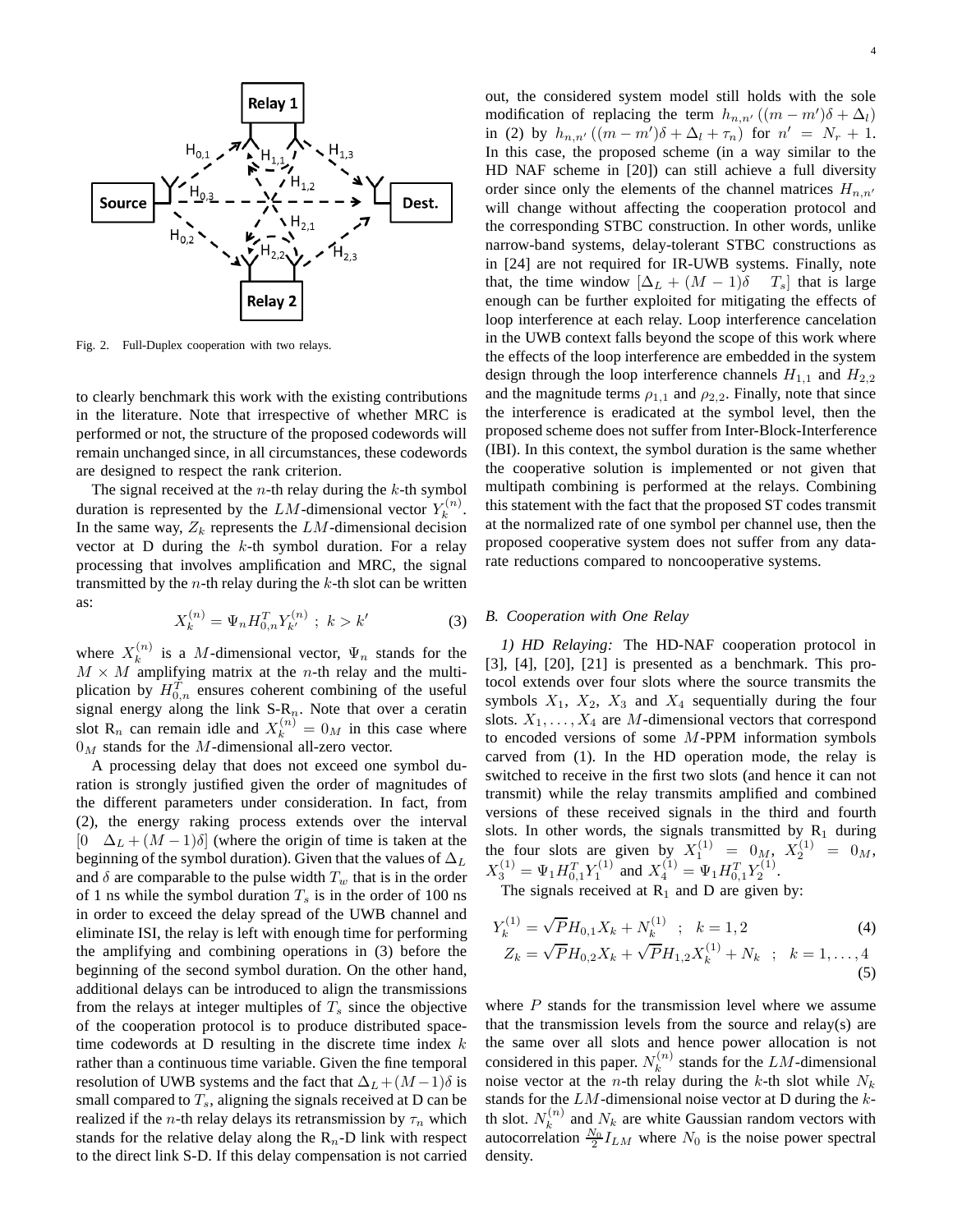

Fig. 3. One-relay cooperation protocol in the FD mode.

As will be explained later, the variable amplification matrix at  $R_1$  is given by:

$$
\Psi_1 = \left(H_{0,1}^T H_{0,1}\right)^{-\frac{1}{2}} \left( PH_{0,1}^T H_{0,1} + \frac{M N_0}{2} I_M\right)^{-\frac{1}{2}} \tag{6}
$$

Equation (5) can be written as:

$$
\mathcal{Z}^{(\text{HD},1)}_{(LM\times4)} = \mathcal{H}^{(\text{HD},1)}_{(LM\times2M)} \mathcal{X}^{(\text{HD},1)}_{(2M\times4)} + \mathcal{N}^{(\text{HD},1)}_{(LM\times4)} \tag{7}
$$

where the subscripts indicate the corresponding matrices' dimensions.  $N^{(HD,1)}$  is a colored Gaussian noise vector,  $Z^{(HD,1)} = [Z_1, Z_2, Z_3, Z_4],$   $\mathcal{H}^{(HD,1)} =$  $[\sqrt{P}H_{0,2} \quad PH_{1,2}\Psi_1 H_{0,1}^T H_{0,1}]$  and the distributed STBC is described by:

$$
\mathcal{X}^{(\text{HD},1)} = \left[ \begin{array}{ccc} X_1 & X_2 & X_3 & X_4 \\ 0_M & 0_M & X_1 & X_2 \end{array} \right] \tag{8}
$$

Maximum Likelihood (ML) detection can be readily applied at D based on (7) after whitening the noise. In other words, the input of the decoder will consist of  $\mathcal{Z}_{w}^{(HD,1)}$  =  $[Z_1, Z_2, \Sigma_1 Z_3, \Sigma_1 Z_4]$  that is corrupted by white noise where  $\Sigma_1$  is the noise-whitening matrix given by:

$$
\Sigma_1 = \left[ I_{LM} + P(H_{1,2}\Psi_1 H_{0,1}^T)(H_{0,1}\Psi_1^T H_{1,2}^T) \right]^{-\frac{1}{2}} \quad (9)
$$

*2) FD Relaying:* The reader is referred to Fig. 3. For  $N_r = 1$ , the cooperation strategy extends over three symbol durations or slots. (i): In the first slot, S transmits an encoded symbol denoted by the M-dimensional vector  $X_1$ . (ii): In the second slot, S proceeds with the transmission of a new encoded symbol  $X_2$  while  $R_1$  transmits the processed symbol  $X_2^{(1)} = \Psi_1 H_{0,1}^T Y_1^{(1)}$ . (iii): In the third slot, S transmits a new encoded symbol  $X_3$  while  $R_1$  transmits the symbol  $X_3^{(1)} = \Psi_1 H_{0,1}^T Y_2^{(1)}$ . Cooperation over three slots in the FD mode (rather than four slots in the HD mode) is now possible since in the second slot R<sub>1</sub> transmits  $X_2^{(1)}$  while it receives  $Y_2^{(1)}$  (that will be used for the generation of the subsequent symbol  $X_3^{(1)}$ ) simultaneously.

The signals received at  $R_1$  and D during the different slots can be written as:

$$
Y_k^{(1)} = \sqrt{P}H_{0,1}X_k + \sqrt{P}H_{1,1}X_k^{(1)} + N_k^{(1)} \; ; \; k = 1,2,3
$$
  
(10)  

$$
Z_k = \sqrt{P}H_{0,2}X_k + \sqrt{P}H_{1,2}X_k^{(1)} + N_k \; ; \; k = 1,2,3
$$
  
(11)

where  $X_1^{(1)} \triangleq 0_M$  since the relay is idle in the first slot. The second term in (10) stands for the self interference at the relay which constitutes a disadvantage compared to (4).

As shown in appendix A, the power of the signals retransmitted by the relay can be normalized by the following choice of the amplification matrix:

$$
\Psi_1 = \left[ H_{0,1}^T \left( PH_{0,1} H_{0,1}^T + PH_{1,1} H_{1,1}^T + \frac{M N_0}{2} I_{LM} \right) H_{0,1} \right]^{-\frac{1}{2}} (12)
$$

where removing the self-interference matrix  $H_{1,1}$  results in the expression given in (6).

Replacing (10) recursively in (11) results in:

$$
Z_1 = \sqrt{P}H_{0,2}X_1 + N_1
$$
\n(13)

$$
Z_2 = \sqrt{P}H_{0,2}X_2 + PH_{1,2}\Psi_1H_{0,1}^TH_{0,1}X_1
$$
  
+  $\sqrt{P}H_{1,2}\Psi_1H_{0,1}^TH_{1}^{(1)} + N_2$  (14)  

$$
Z = \sqrt{P}H_{1,2}\Psi_1H_{0,1}^TH_{1}^T + N_2
$$

$$
Z_{3} = \sqrt{P}H_{0,2}X_{3} + PH_{1,2}\Psi_{1}H_{0,1}^{T}H_{0,1}X_{2}
$$
  
+  $P^{\frac{3}{2}}H_{1,2}\Psi_{1}H_{0,1}^{T}H_{1,1}\Psi_{1}H_{0,1}^{T}H_{0,1}X_{1} + \sqrt{P}H_{1,2}\Psi_{1}H_{0,1}^{T}N_{2}^{(1)}$   
+  $PH_{1,2}\Psi_{1}H_{0,1}^{T}H_{1,1}\Psi_{1}H_{0,1}^{T}N_{1}^{(1)} + N_{3}$  (15)

Equations  $(13)-(15)$  can be written as:

$$
\mathcal{Z}_{(LM\times3)}^{(\text{FD},1)} = \mathcal{H}_{(LM\times3M)}^{(\text{FD},1)} \mathcal{X}_{(3M\times3)}^{(\text{FD},1)} + \mathcal{N}_{(LM\times3)}^{(\text{FD},1)} \tag{16}
$$

where  $\mathcal{N}^{(FD,1)}$  is a colored Gaussian noise vector and  $\mathcal{Z}^{(FD,1)} = [Z_1, Z_2, Z_3]$ . The equivalent channel matrix is:

$$
\mathcal{H}^{(\text{FD},1)} = \left[ \sqrt{P} H_{0,2} \quad PH_{1,2} \Psi_1 H_{0,1}^T H_{0,1} \quad P^{\frac{3}{2}} H_{1,2} \Psi_1 H_{0,1}^T H_{1,1} \Psi_1 H_{0,1}^T H_{0,1} \right] \tag{17}
$$

The distributed FD-STBC is described by:

$$
\mathcal{X}^{(\text{FD},1)} = \left[ \begin{array}{ccc} X_1 & X_2 & X_3 \\ 0_M & X_1 & X_2 \\ 0_M & 0_M & X_1 \end{array} \right] \tag{18}
$$

where the first row of  $\mathcal{X}^{(FD,1)}$  represents the symbols transmitted by S, the second row represents the symbols transmitted by  $R_1$  while the third row stands for the residual self interference where all previous symbols interfere with the current symbol. This is a particularity of the FD mode that did not appear in (8), for example.

Noise whitening can be realized by constructing the decision matrix  $\mathcal{Z}_w^{(\text{FD},1)} = [Z_1, \Sigma_1 Z_2, \Sigma_2 Z_3]$  where  $\Sigma_1$  is given in (9) while  $\Sigma_2$  takes the following form following from (15):

$$
\Sigma_2 = \left[\Sigma_1^{-2} + P^2(H_{1,2}\Psi_1 H_{0,1}^T)(H_{1,1}\Psi_1 H_{0,1}^T)\right] (H_{0,1}\Psi_1^T H_{1,1}^T)(H_{0,1}\Psi_1^T H_{1,2}^T)\right]^{-\frac{1}{2}}
$$
(19)

From (8) and (18), and in order to transmit the same power as non-cooperative systems, we set  $P = \frac{4}{6} = \frac{2}{3}$  and  $P = \frac{3}{5}$ for the HD mode and FD mode, respectively.

#### *C. Cooperation with Two Relays*

*1)* HD Relaying: For  $N_r = 2$ , the HD NAF protocol extends over eight slots and can be described by the following input-output relation:

$$
\mathcal{Z}^{(\text{HD},2)}_{(L M \times 8)} = \mathcal{H}^{(\text{HD},2)}_{(L M \times 3M)} \mathcal{X}^{(\text{HD},2)}_{(3M \times 8)} + \mathcal{N}^{(\text{HD},2)}_{(L M \times 8)} \tag{20}
$$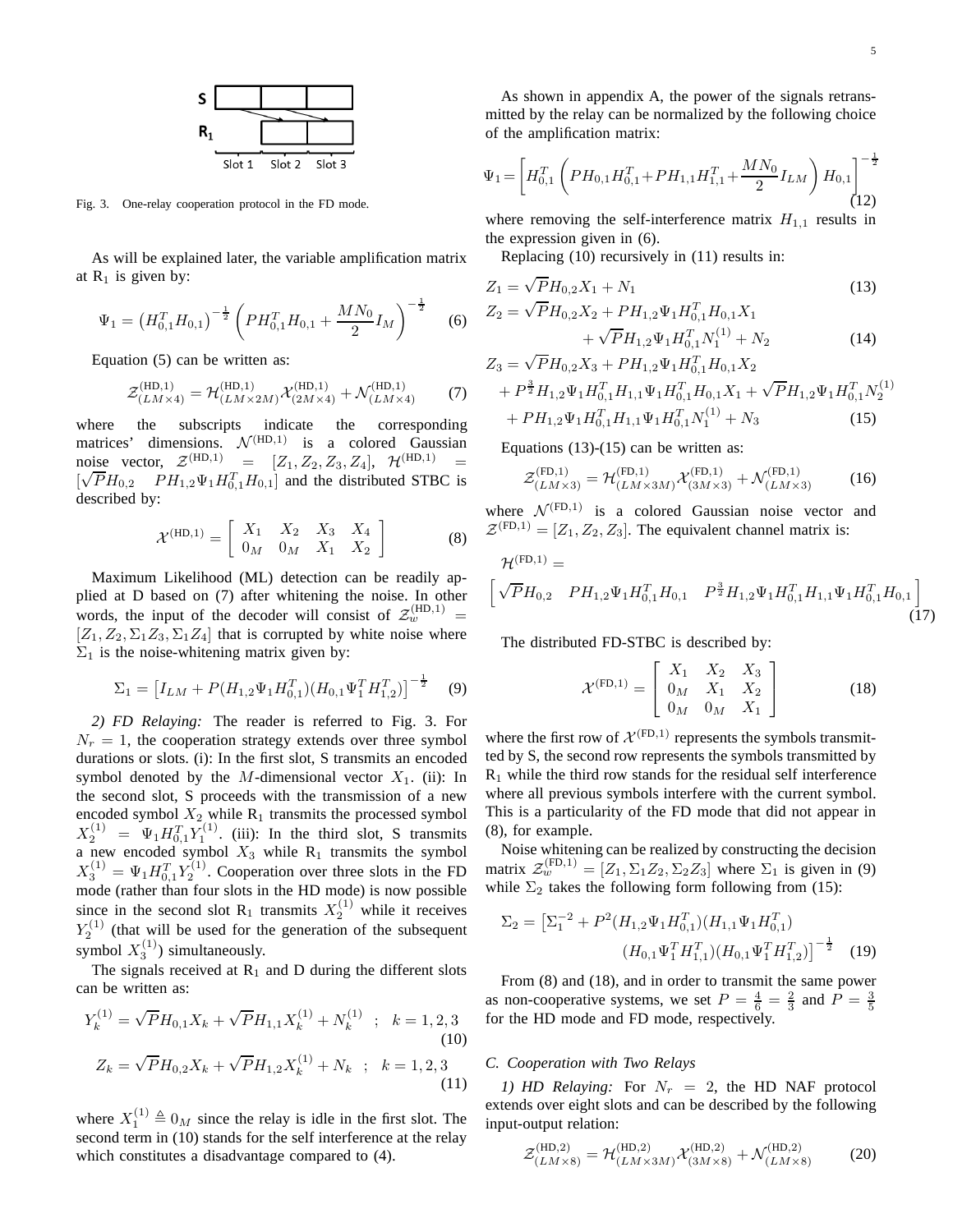

Fig. 4. Two-relay cooperation protocol in the FD mode.

where the equivalent channel ma-<br>trix  $\mathcal{H}^{(HD,2)}$  is given by:  $\mathcal{H}^{(HD,2)}$  = trix  $\mathcal{H}^{(\text{HD},2)}$  is given by:  $\mathcal{H}^{(\text{HD},2)}$  =  $[\sqrt{P}H_{0,3}$   $PH_{1,3}\Psi_1H_{0,1}^TH_{0,1}$   $PH_{2,3}\Psi_2H_{0,2}^TH_{0,2}]$ where  $\Psi_1$  is given in (6) while  $\Psi_2$  =  $\left(H_{0,2}^TH_{0,2}\right)^{-\frac{1}{2}}\left(PH_{0,2}^TH_{0,2}+\frac{MN_0}{2}I_M\right)^{-\frac{1}{2}}$ .  $\mathcal{N}^{(\text{HD},2)}$  is a colored Gaussian noise vector,  $\mathcal{Z}^{(HD,2)} = [Z_1, \ldots, Z_8]$  and:

$$
\mathcal{X}^{(\text{HD},2)} = \left[ \begin{array}{cccccc} X_1 & X_2 & X_3 & X_4 & X_5 & X_6 & X_7 & X_8 \\ 0_M & 0_M & X_1 & X_2 & 0_M & 0_M & 0_M & 0_M \\ 0_M & 0_M & 0_M & 0_M & 0_M & 0_M & X_5 & X_6 \\ 0 & 0_M & 0_M & 0_M & 0_M & X_5 & X_6 \end{array} \right]
$$

where, imposed by the HD mode,  $R_1$  receives in slots 1 and 2 and transmits in slots 3 and 4 while  $R_2$  receives in slots 5 and 6 and transmits in slots 7 and 8. A decision matrix that is corrupted by white noise can be constructed as:  $\mathcal{Z}_{w}^{(HD,2)} = [Z_1, Z_2, \Sigma_3 Z_3, \Sigma_3 Z_4, Z_5, Z_6, \Sigma_4 Z_7, \Sigma_4 Z_8]$  where  $\Sigma_3 = [I_{LM} + P(H_{1,3}\Psi_1H_{0,1}^T)(H_{0,1}\Psi_1^TH_{1,3}^T)]^{-\frac{1}{2}}$  and  $\Sigma_4 =$  $[I_{LM} + P(H_{2,3}\Psi_2H_{0,2}^T)(H_{0,2}\Psi_2^TH_{2,3}^T)]^{-\frac{1}{2}}.$ 

*2) FD Relaying:* The reader is referred to Fig. 4. For  $N_r = 2$ , the cooperation strategy extends over four slots. The source transmits the encoded symbols  $X_1$ ,  $X_2$ ,  $X_3$  and  $X_4$  sequentially during the four slots.  $R_1$  remains idle over the first slot while in the remaining slots it retransmits the signals it receives processed and delayed by one slot. In other words, R<sub>1</sub> transmits  $X_1^{(1)} = 0_M$ ,  $X_2^{(1)} = \Psi_1 H_{0,1}^T Y_1^{(1)}$ ,  $X_3^{(1)} = \Psi_1 H_{0,1}^T Y_2^{(1)}$  and  $X_4^{(1)} = \Psi_1 H_{0,1}^T Y_3^{(1)}$  in the four slots. In a similar way,  $R_2$  remains idle over the first two slots and in the remaining slots it retransmits the signals it receives processed and delayed by two slots; that is,  $X_{1}^{(2)} = 0$ ,  $X_2^{(2)} = 0$ ,  $X_3^{(2)} = \Psi_2 H_{0,2}^T Y_1^{(2)}$  and  $X_4^{(2)} = \Psi_2 H_{0,2}^T Y_2^{(2)}$ .

The signals received at  $R_1$ ,  $R_2$  and D can be written as  $(k = 1, \ldots, 4)$ :

$$
Y_k^{(1)} = \sqrt{P}H_{0,1}X_k + \sqrt{P}H_{1,1}X_k^{(1)} + \sqrt{P}H_{2,1}X_k^{(2)} + N_k^{(1)}
$$
\n(22)

$$
Y_k^{(2)} = \sqrt{P}H_{0,2}X_k + \sqrt{P}H_{1,2}X_k^{(1)} + \sqrt{P}H_{2,2}X_k^{(2)} + N_k^{(2)}
$$
\n(23)\n
$$
Z_k = \sqrt{P}H_{0,3}X_k + \sqrt{P}H_{1,3}X_k^{(1)} + \sqrt{P}H_{2,3}X_k^{(2)} + N_k
$$
\n(24)

where, in addition to the self interference generated at each relay, the two relays interfere with each other since, unlike the NAF protocol, the relays are allowed to transmit at the same time.

Replacing  $\{X_k^{(1)}\}$  $\{k^{(1)}, X_k^{(2)}\}_{k=1}^4$  by their values in (22)-(24), straightforward calculations show that the input-output relation of the relay-assisted FD system can be written as:

$$
\mathcal{Z}_{(LM\times4)}^{(\text{FD},2)} = \mathcal{H}_{(LM\times4M)}^{(\text{FD},2)} \mathcal{X}_{(4M\times4)}^{(\text{FD},2)} + \mathcal{N}_{(LM\times4)}^{(\text{FD},2)} \tag{25}
$$

where  $\mathcal{N}^{(FD,2)}$  is a colored Gaussian noise vector and  $\mathcal{Z}^{(\text{FD},2)} = [Z_1, \ldots, Z_4].$ 

The equivalent channel matrix is given by:

$$
\mathcal{H}^{(\text{FD},2)} = \left[ \sqrt{P} H_{0,3} \quad PU_1 H_{0,1} \quad PU_2 H_{0,2} + P^{\frac{3}{2}} U_1 U_3 H_{0,1} \right. \n P^2 U_1 U_3^2 H_{0,1} + P^{\frac{3}{2}} (U_2 U_4 H_{0,1} + U_1 U_5 H_{0,2}) \right] \tag{26}
$$

where the matrices  $U_1, \ldots, U_5$  are defined as follows:

$$
U_1 = H_{1,3} \Psi_1 H_{0,1}^T ; U_2 = H_{2,3} \Psi_2 H_{0,2}^T ; U_3 = H_{1,1} \Psi_1 H_{0,1}^T
$$
  

$$
U_4 = H_{1,2} \Psi_1 H_{0,1}^T ; U_5 = H_{2,1} \Psi_2 H_{0,2}^T
$$
 (27)

The distributed STBC codewords take the following form:

$$
\mathcal{X}^{(\text{FD},2)} = \begin{bmatrix} X_1 & X_2 & X_3 & X_4 \\ 0_M & X_1 & X_2 & X_3 \\ 0_M & 0_M & X_1 & X_2 \\ 0_M & 0_M & 0_M & X_1 \end{bmatrix}
$$
 (28)

In this case of  $N_r = 2$ , the amplification matrices at the relays are given by:

$$
\Psi_1 = \left[ H_{0,1}^T \left( PH_{0,1} H_{0,1}^T + PH_{1,1} H_{1,1}^T \right) + PH_{2,1} H_{2,1}^T + \frac{MN_0}{2} I_{LM} \right) H_{0,1} \right]^{-\frac{1}{2}} \tag{29}
$$
\n
$$
\Psi_2 = \left[ H_{0,2}^T \left( PH_{0,2} H_{0,2}^T + PH_{2,2} H_{2,2}^T \right)
$$

$$
- \left[ H_{0,2} \left( I_{0,2} H_{0,2} + I_{1,2} H_{2,2} H_{2,2} \right) + P H_{1,2} H_{1,2}^T + \frac{M N_0}{2} I_{LM} \right) H_{0,2} \bigg]^{-\frac{1}{2}} \tag{30}
$$

where the proof is similar to that provided in appendix A.

Noise-whitening can be realized by constructing  $\mathcal{Z}_{w}^{(FD,2)}$  =  $[Z_1, \Sigma_5 Z_2, \Sigma_6 Z_3, \Sigma_7 Z_4]$  where:

$$
\Sigma_5 = \left[I_{LM} + PU_1U_1^T\right]^{-\frac{1}{2}}
$$
\n(31)

$$
\Sigma_6 = \left[\Sigma_5^{-2} + PU_2 U_2^T + P^2 (U_1 U_3)(U_1 U_3)^T\right]^{-\frac{1}{2}}
$$
\n
$$
\Sigma_7 = \left[\Sigma_6^{-2} + P^2 (U_1 U_5)(U_1 U_5)^T + \right]
$$
\n(32)

$$
V = \left[\Sigma_6^{-2} + P^2 (U_1 U_5)(U_1 U_5)^T + (P^3 U_1 U_3^2 + P^2 U_2 U_4) (P^3 U_1 U_3^2 + P^2 U_2 U_4)^T\right]^{-\frac{1}{2}}
$$
(33)

The transmit power can be normalized by setting  $P = \frac{8}{12}$  $\frac{2}{3}$  and  $P = \frac{4}{9}$  for the HD and FD modes following from (21) and (28), respectively.

Note that in the FD mode the relays are always receiving where  $k = 1, 2, 3$  in (10) and  $k = 1, ..., 4$  in (22)-(23). In the HD mode,  $R_1$  is switched to receive in the first two slots  $(k = 1, 2 \text{ in (4)})$  while  $R_2$  is switched to receive in slots  $k = 3, 4$ . Evidently, D is switched to receive over the entire span of the distributed ST codewords whether in the HD or FD modes.

Finally, it is worth noting that the implementation of the considered HD and FD cooperation schemes requires full channel state information (CSI) at the destination and the relays. In this context, operating in the FD mode does not induce any additional implications in terms of the complexity of the procedure for extracting the values of  $L$  path gains from the UWB channel impulse response. The additional complexity of the FD scheme resides in the need for estimating a larger number of channels since the self and inter-relay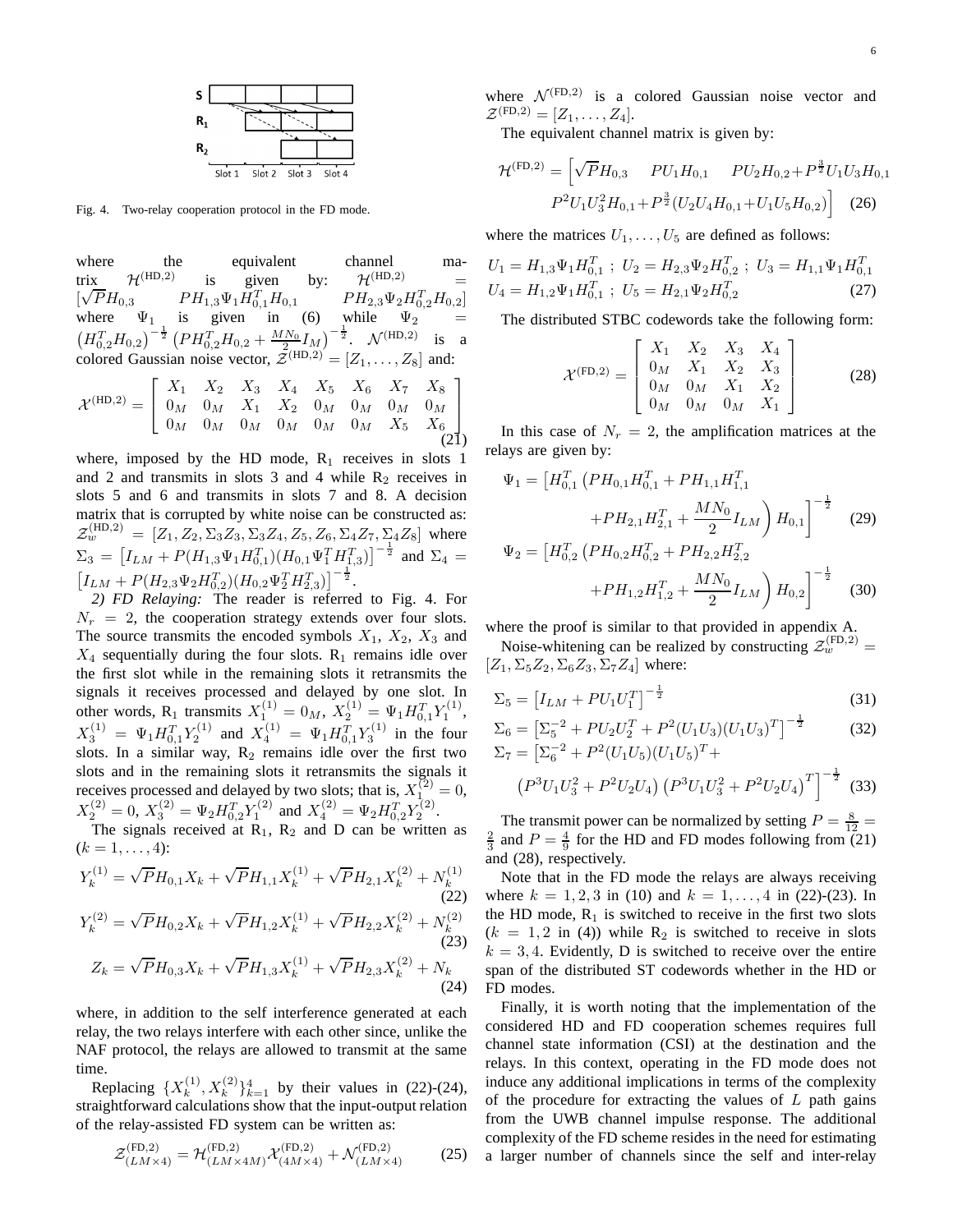interference-channels need to be estimated. In this context, for 1-relay systems, the number of estimated channels increases from 3 in the HD mode to 4 in the FD mode while for 2-relay systems this number increases from 5 to 9. Finally, for decoding the  $M$ -PPM symbols at D, the  $M$ -dimensional extension of the sphere decoder in [25] can be applied, for example.

## III. DISTRIBUTED SPACE-TIME CODES

# *A. Code Construction*

Designing nonorthogonal FD codes with  $N_r$  relays calls for embedding  $N_r + 2$  encoded symbols  $X_1, \ldots, X_{N_r+2}$  (each being a distinct function of the  $N_r + 2$  information symbols  $s_1, \ldots, s_{N_r+2}$ ) in the codewords that have the structure given in (18) and (28). Designing such encoded symbols in a manner that ensures a full diversity order turns out to be a challenging task. In this work, we present adhoc constructions with one relay and two relays. We hope that this work will motivate more research in the direction of systematic designs of FD codes with more than two relays.

*1) One Relay:* For  $N_r = 1$ , (8) shows that four information symbols (carved from  $C$  in (1)) must be included in the encoded symbols  $X_1, \ldots, X_4$  for the HD protocol to transmit at the same data rate as non-cooperative systems. In particular, the best known totally-real distributed HD-STBCs for PPM in [20], [21] are based on an algebraic construction and correspond to imposing the following structure on the codewords (the last two columns of  $\mathcal{X}^{(HD,1)}$  in (8) where the simultaneous transmissions from S and  $R_1$  occur):

$$
C^{(\text{HD},1)}(s_1, s_2, s_3, s_4) = \begin{bmatrix} X_3 & X_4 \\ X_1 & X_2 \end{bmatrix} = \begin{bmatrix} s_1 + \phi s_2 & s_3 + \phi s_4 \\ \Omega(s_3 + \phi_1 s_4) & s_1 + \phi_1 s_2 \end{bmatrix}
$$
 (34)

where  $\phi = \frac{1+\sqrt{5}}{2}$  and  $\phi_1 = \frac{1-\sqrt{5}}{2}$  are the golden number and its conjugate, respectively.  $\Omega$  is a  $M \times M$  matrix given by  $\Omega = \begin{bmatrix} 0 & 1 \\ -1 & 0 \end{bmatrix}$  for  $M = 2$  [21] and by the following expression of  $M > 2$  [20]  $(0_{m \times n}$  is the  $m \times n$  all-zero matrix):

$$
\Omega = \begin{bmatrix} 0_{1 \times (M-1)} & 1 \\ I_{M-1} & 0_{(M-1) \times 1} \end{bmatrix}
$$
 (35)

The biggest advantage of the FD operation mode over the HD mode resides in the fact that only three information symbols need to be incorporated in the STBC codewords as shown in (18). This results in a reduced decoding complexity where the total number of information vectors is reduced from  $M<sup>4</sup>$  to  $M<sup>3</sup>$ . This also offers the possibility of achieving higher coding gains as will be highlighted later. On the other hand, the structure of the codewords is imposed by the FD protocol which renders the systematic algebraic-based constructions inappropriate for this class of FD-STBCs. From (18), the simultaneous transmissions from S and  $R_1$  occur over the second and third slots and the distributed STBC codewords must respect the following structure  $X_2$   $X_3$  $X_1$   $X_2$ 1 where the two  $M$ -dimensional diagonal vectors must be equal. In order to achieve a full diversity order with enhanced coding gains, we propose the following STBC scheme:

$$
C^{(\text{FD},1)}(s_1, s_2, s_3) = \begin{bmatrix} X_2 & X_3 \ X_1 & X_2 \end{bmatrix} = \begin{bmatrix} s_1 & s_2 + \Gamma s_3 \\ \Omega(s_2 + \Gamma s_3) & s_1 \end{bmatrix}
$$
(36)

where  $s_1, \ldots, s_3 \in \mathcal{C}$  in (1),  $\Omega$  is given in (35) for all values of M and  $\Gamma$  is a  $M \times M$  unitary matrix that takes the following form with 2-PPM:

$$
\Gamma = \left[ \begin{array}{cc} 0 & 1 \\ -1 & 0 \end{array} \right] ; \quad M = 2 \tag{37}
$$

and the following form with  $M$ -PPM where  $M > 2$  and even:

$$
\Gamma = I_{M/2} \otimes \frac{1}{\sqrt{2}} \left[ \begin{array}{cc} 1 & 1 \\ -1 & 1 \end{array} \right] \quad ; \quad M > 2 \quad , \quad M \text{ even (38)}
$$

where ⊗ stands for the Kronecker product.

*2) Two Relays:* For  $N_r = 2$ , (21) shows that HD-STBCs comprise the joint encoding/decoding of eight information symbols which constitutes the approach adopted in [4], [20], [21]. In a way similar to the complex constructions in [4], the best-known real constructions in [20], [21] are based on the following choice of the codewords (columns 3, 4, 7 and 8 of  $\mathcal{X}^{(HD,2)}$  in (21) where the simultaneous transmissions from S and either  $R_1$  or  $R_2$  occur):

$$
C^{(\text{HD},2)}(s_1,\ldots,s_8) = \left[ \begin{array}{ccc} X_3 & X_4 & X_7 & X_8 \\ X_1 & X_2 & 0_M & 0_M \\ 0_M & 0_M & X_5 & X_6 \end{array} \right] \tag{39}
$$

where  $X_3 = s_1 + \theta s_2 + \phi(s_3 + \theta s_4)$  and  $X_4 = s_5 + \theta s_6 +$  $\phi(s_7 + \theta s_8)$ . In this case,  $X_2 = \sigma(X_3)$  and  $X_1 = \Omega \sigma(X_4)$ where  $\sigma(.)$  corresponds to replacing  $\phi = \frac{1+\sqrt{5}}{2}$  by  $\phi_1 = \frac{1-\sqrt{5}}{2}$ and  $\Omega$  is as defined in the case  $N_r = 1$ . Finally,  $X_7 = \tau(\overline{X_3})$ ,  $X_8 = \tau(X_4)$ ,  $X_5 = \tau(X_1)$  and  $X_6 = \tau(X_2)$  where  $\tau(.)$ corresponds to replacing  $\theta = 1 + \sqrt{2}$  by  $\theta_1 = 1 - \sqrt{2}$  [20], [21].

In the FD operation mode, following from (28) that imposes the structure of the codewords, we propose the following encoding scheme:

$$
C^{(\text{FD},2)}(s_1, s_2, s_3, s_4) =
$$
\n
$$
\begin{bmatrix}\nX_2 & X_3 & X_4 \\
X_1 & X_2 & X_3 \\
0_M & X_1 & X_2\n\end{bmatrix} = \begin{bmatrix}\ns_3 + \Gamma s_4 & s_2 & s_1 + \Gamma s_3 \\
s_1 + \Gamma s_2 & s_3 + \Gamma s_4 & s_2 \\
0_M & s_1 + \Gamma s_2 & s_3 + \Gamma s_4\n\end{bmatrix}
$$
\n(40)

where it is now sufficient to incorporate four symbols in each codeword rather than eight symbols as in  $(39)$ . Γ is given in (37) for  $M = 2$  and in (38) for  $M > 2$  and even, respectively.

## *B. Diversity Order*

The diversity order is defined as the minimum rank of the difference between any two non-identical codewords [26]. We will next prove that the codewords in (36) (resp. (40)) achieve the full diversity order of  $d = 2$  (resp.  $d = 3$ ) in the case of one relay (resp. two relays). Note that unlike the case of Rayleigh fading channels where a diversity order of  $d$  implies that the error rates will scale asymptotically as  $SNR^{-d}$ , analogous relations do not hold over the more involved IEEE 802.15.3a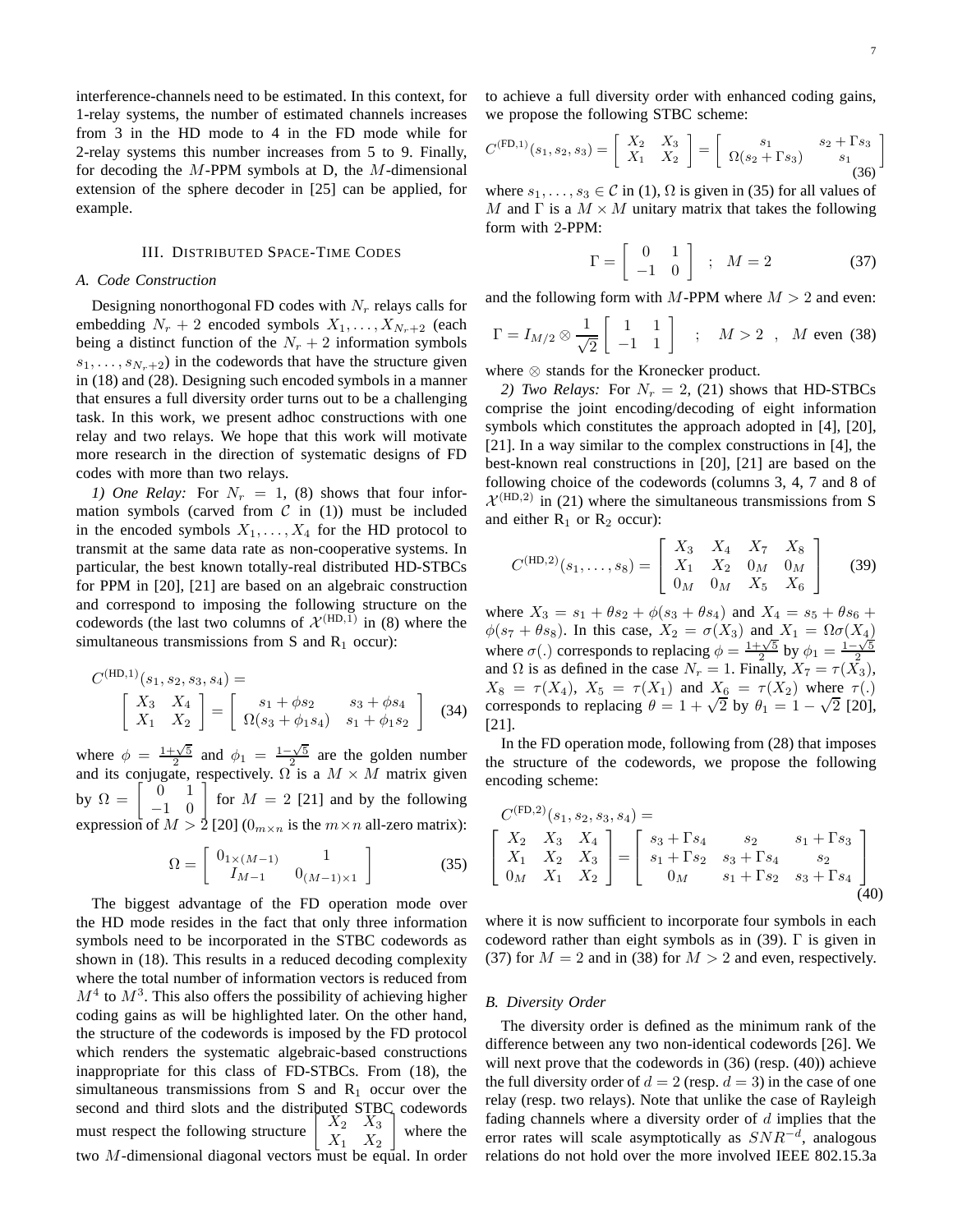channel model [27], [28]. For an arbitrary channel model, d is equal to the number of independent parallel links between the source and destination and is at most equal to  $N_r + 1$ following from the presence of the links  $S-D$ ,  $S-R_1-D$ , ...,  $S-D$  $R_{N_r}$ -D between S and D. In this case, the transmitted message can be reconstructed at D if any  $d-1$  (or less) paths among S-D, S-R<sub>1</sub>, ..., S-R<sub>N<sub>r</sub></sub>, R<sub>1</sub>-D, ..., R<sub>N<sub>r</sub></sub>-D suffer from severe fading simultaneously.

Based on the rank criterion [26], the proposed codes achieve a full diversity order if the matrix  $C^{(\text{FD},N_r)}(a_1,\ldots,a_{N_r+2})$ has a full rank of  $N_r + 1$  for  $(a_1, \ldots, a_{N_r+2}) \in$  $\mathcal{A}^{N_r+2} \setminus \{(0_M, \ldots, 0_M)\}\$  where A denotes the set of all possible differences between two information vectors:

$$
\mathcal{A} = \{s - s' \; ; \; s, s' \in \mathcal{C}\}\tag{41}
$$

From (1), elements of A are either equal to  $0_M$  or have exactly two nonzero components with one of them equal to  $+1$  while the other one equal to  $-1$ . The transmit diversity is achieved because of this particular structure of A. For example, the matrix  $C^{(FD,1)}(a_1, a_2, a_3)$  is rank-deficient when  $a_3 = 0_M$  and  $a_1 = a_2 = 1_M$  where  $1_M$  is the M-dimensional vector having all of its components equal to 1. However,  $1_M$ is not an element of  $A$  for all values of  $M$ .

The choice of the matrix  $\Gamma$  as in (37) and (38) allows to satisfy the following two properties that are crucial for proving that the proposed codes are fully diverse with  $N_r = 1$  and  $N_r = 2$ .

*Property 1:* For any two elements  $a_1$  and  $a_2$  of  $A$ ,  $a_1$  +  $\Gamma a_2 = 0_M$  if and only if  $a_1 = a_2 = 0_M$ .

*Proof:* For  $M = 2$ ,  $a_1 \in \mathcal{A} = \{ [0 \ 0]^T, \pm [-1 \ 1]^T \}$  while  $a'_2 \triangleq \Gamma a_2 \in \mathcal{A}' \triangleq \{\Gamma a \; ; \; a \in \mathcal{A}\} = \{[0\;0]^T, \pm[1\;1]^T\}$  which directly proves property 1.

For  $M > 2$  and even, consider a nonzero vector  $a_2$  of A and denote its two nonzero components by  $a_{2,m_1}$  and  $a_{2,m_2}$ where  $m_1 < m_2$  for convenience. The structure of the set A implies that  $a_{2,m_1} \in {\pm 1}$  and  $a_{2,m_2} = -a_{2,m_1}$ . Two cases need to be considered following from (38). Case (i):  $m_1$  odd and  $m_2 = m_1 + 1$ . In this case,  $a'_2 \triangleq \Gamma a_2$  has all of its components equal to zero except for its  $m_2$ -th component  $a'_{2,m_2} = \pm \frac{2}{\sqrt{2}}$  $\frac{1}{2}$ . Case (ii): for  $m_1$  and  $m_2$  not satisfying the conditions in case (i). In this case,  $a'_2$  will have four nonzero components that extend over the positions  $m_1$ ,  $\pi(m_1)$ ,  $m_2$  and  $\pi(m_2)$  where  $\pi(m) = m + 1$  if m is odd and  $\pi(m) = m - 1$  if m is even. Moreover, the values of these nonzero components are not arbitrary and are limited to  $(a'_{2,m_1}, a'_{2,\pi(m_1)}, a'_{2,m_2}, a'_{2,\pi(m_2)}) \in$ √ 1  $\frac{1}{2} \{ \pm (1,1,-1,-1), \pm (1,1,-1,1) \}, \pm (1,-1,-1,1), \pm (1,-1,$   $\text{\textbf{inhplids}})$ ll In both of the above cases,  $a'_2$  can not be equal to a nonzero element of  $A$  that has exactly two nonzero components. Consequently, the relation  $a_1 + \Gamma a_2 = 0_M$  implies that  $a'_2 = -a_1 \in \mathcal{A}$  (since  $-\mathcal{A} = \mathcal{A}$ ) implying that  $a'_2 = 0_M$ since nonzero values of  $a'_2$  can not be equal to an element of A as proven above. Now,  $a'_2 = 0_M$  implies that  $a_2 = 0_M$ and  $a_1 = 0_M$  completing the proof of property 1.

*Property 2:* For any three elements  $a_1$ ,  $a_2$  and  $a_3$  of A,  $a_1 + \Gamma a_2 = ra_3$  if and only if  $a_2 = 0_M$  where r is any nonzero real number.

*Proof:* If  $a_3 = 0_M$ , then property 2 reduces to property 1 implying that  $a_1 = a_2 = 0_M$ . Therefore, we next consider the case  $a_3 \neq 0_M$ .

For  $M = 2$ ,  $a_1 + \Gamma a_2 \in$  $\{ [0 \ 0]^T, \pm [-1 \ 1]^T, \pm [1 \ 1]^T, \pm [2 \ 0]^T, \pm [0 \ 2]^T \}.$  The only nonzero vectors of this set that can be proportional to a nonzero element of A are  $\pm[-1 \; 1]^T$ . However, these two elements result uniquely from  $a_1 \in \{\pm [-1, 1]^T\}$  and  $a_2 = 0_M$  proving property 2.

For  $M > 2$  and even, assume that  $a'_2 = \Gamma a_2 \neq 0_M$ . From the two cases considered in the proof of property 1,  $a'_2$  can have one or four nonzero components. Consequently,  $a_1 + a'_2$ will have one or four nonzero components if  $a_1 = 0_M$  while this vector will have between two and six nonzero components if  $a_1 \neq 0_M$  since nonzero elements of A have exactly two nonzero components. For  $a_1 + a'_2$  to be proportional to a nonzero element  $a_3 \in A$  having two nonzero components, this vector must itself have exactly two nonzero components. From the properties of the sets A and  $A' = \Gamma A$ , this case arises only when  $a'_2$  has one nonzero component whose position coincides with one of the positions of the nonzero components of  $a_1$ . In other words, the pair of nonzero components of  $a_1 + a'_2$  can be either equal to  $(1 \pm \frac{2}{\sqrt{2}})$  $\frac{1}{2}$ , -1) or  $\left(-1 \pm \frac{2}{\sqrt{2}}\right)$  $(\frac{1}{2}, 1)$  implying that this vector can not be proportional to  $a_3$  whose two nonzero components take the values  $\pm(1,-1)$ . Therefore,  $a'_2 = 0_M$ and  $a_2 = 0_M$  completing the proof.

*Proposition 1:* The proposed distributed STBC in (36) achieves full transmit diversity with  $N_r = 1$  relay and M-PPM for all even values of M.

*Proof:* We will prove that the proposed code is fullydiverse by proving that the matrix  $C^{(\text{FD},1)}(a_1, a_2, a_3)$  in (36) is rank-deficient only when  $a_1 = a_2 = a_3 = 0_M$ . This matrix will be referred to as C when there is no ambiguity. rank( $C$ ) < 2 if  $r_1C_1 + r_2C_2 = 0_{2M}$  where  $C_i$  is the *i*-th column of C and  $r_1$  and  $r_2$  are two real numbers satisfying  $(r_1, r_2) \neq (0, 0)$ . From (36) this implies that:

$$
r_1 a_1 + r_2 (a_2 + \Gamma a_3) = 0_M \tag{42}
$$

$$
r_1 \Omega(a_2 + \Gamma a_3) + r_2 a_1 = 0_M \tag{43}
$$

The following three cases arise. Case 1:  $r_1 = 0$  and  $r_2 \neq 0$ . In this case, (43) results in  $a_1 = 0_M$  while (42) results in  $a_2 + \Gamma a_3 = 0_M$  implying that  $a_2 = a_3 = 0_M$  from property 1. Case 2:  $r_1 \neq 0$  and  $r_2 = 0$ . In this case, (42) results in  $a_1 = 0_M$ . On the other hand, (43) results in  $\Omega(a_2 + \Gamma a_3) = 0_M$ which implies that  $a_2 + \Gamma a_3 = 0_M$  resulting in  $a_2 = a_3 = 0_M$ from property 1. Case 3:  $r_1 \neq 0$  and  $r_2 \neq 0$ . In this case, (42) in the philos state  $a_2 + \Gamma a_3 = -\frac{r_1}{r_2} a_1$  which implies that  $a_3 = 0_M$ from property 2 since  $-\frac{r_1}{r_2} \neq 0$ . Setting  $a_3 = 0_M$  in (42) and (43) results in  $a_1 = -\frac{r_2}{r_1} a_2$  and  $\Omega a_2 = -\frac{r_2}{r_1} a_1$ , respectively. These equations can be combined as  $\Omega a_2 = \left(\frac{r_2}{r_1}\right)^2 a_2$  which shows that  $a_2$  is an eigenvector of the matrix  $\Omega$  associated with the positive real eigenvalue  $\left(\frac{r_2}{r_1}\right)^2$ . Following from the structure of the permutation matrix  $\Omega$  in (35), its eigenvalues are given by the roots of unity  $e^{\frac{2\pi m t}{M}}$  for  $m = 0, \ldots, M -$ 1. The only positive real eigenvalue is equal to 1 and the corresponding eigenvector has all of its components equal to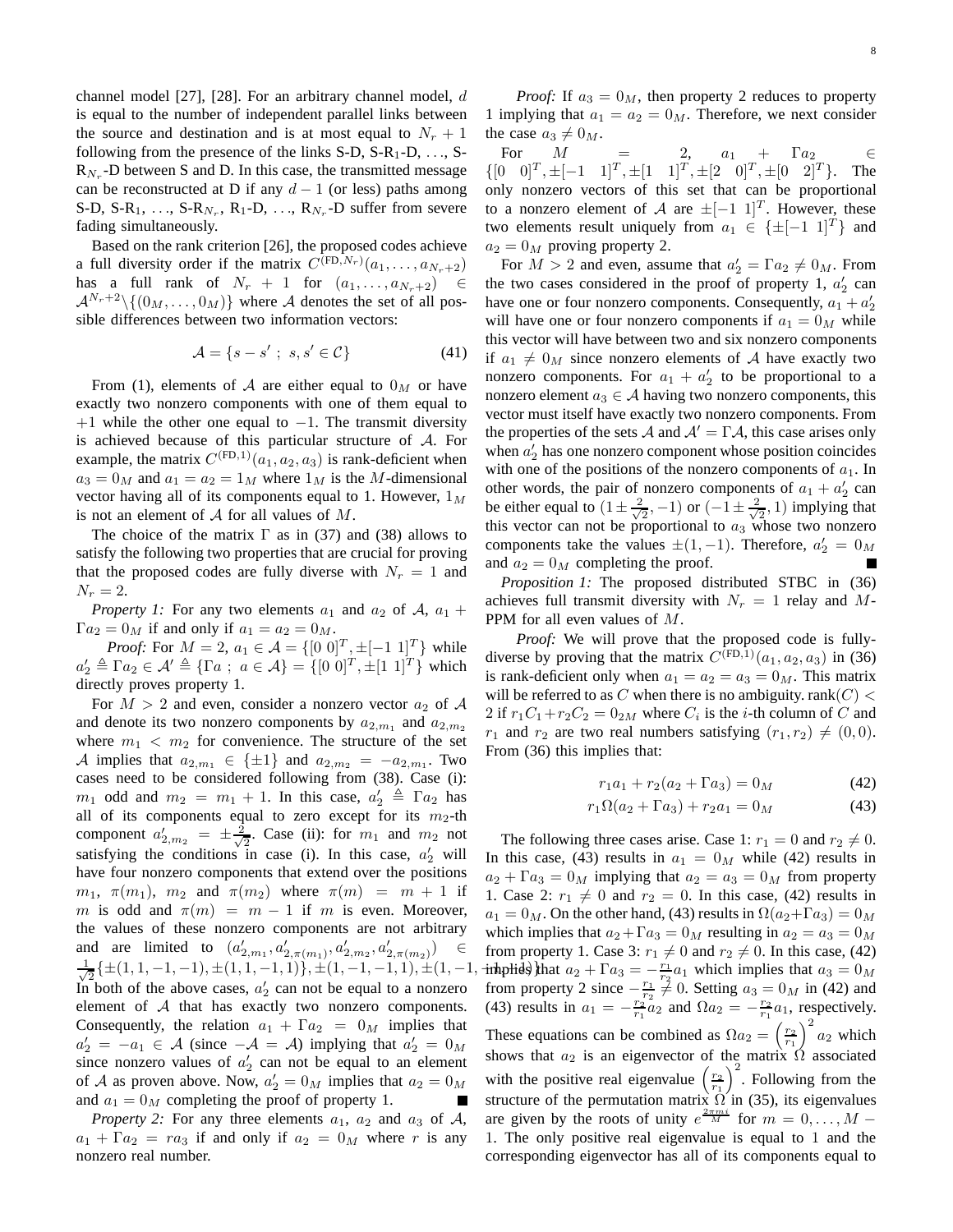each other implying that it can not be equal to a nonzero element of  $\mathcal{A}$ . In other words, over the set  $\mathcal{A}$ , the equation  $\Omega a_2 = \left(\frac{r_2}{r_1}\right)^2 a_2$  admits only the trivial solution  $a_2 = 0_M$ . Finally, replacing  $a_3 = 0_M$  and  $a_2 = 0_M$  in either (42) or (43) results in  $a_1 = 0_M$ . As a conclusion, the above three cases show that the only rank-deficient matrix is the  $2M \times 2$ all-zero matrix that results from  $a_1 = a_2 = a_3 = 0_M$  implying that the proposed code is fully diverse.

*Proposition 2:* The proposed distributed STBC in (40) achieves full transmit diversity with  $N_r = 2$  relays and M-PPM for all even values of M.

*Proof:* The proof is based on the same concept as in the case  $N_r = 1$ , yet it is more involved. This proof is provided in appendix B.

#### *C. Comparison between the FD-STBCs and HD-STBCs*

For  $N_r = 1$ , we define the minimum determinant as  $\delta_{min}(M) = \min_{C \neq 0_{2M} \times 2} [\det(C^T C)]^{1/2}$  for a certain value of M. For the HD-STBC,  $\delta_{min}(M) = \frac{2}{\sqrt{3}}$  $\frac{1}{5}$  = 0.8944 for all values of  $M$  [20], [21] which is the same as for the complexvalued construction in [4]. In this context, the proposed STBC in the FD mode is characterized by  $\delta_{min}(2) = 2$ and  $\delta_{min}(M) = 2(2 - \sqrt{2}) = 1.1716$  for  $M > 2$  (and even). Note that the last value was determined by evaluating  $\delta_{min}(4) = 1.1716$  numerically and by observing that increasing M increases the number of dimensions and hence does not affect the minimum determinant [20].

Note that, inspired from the HD-STBC in (34), a feasible alternative to the FD-STBC in (36) would be:

$$
C(s_1, s_2, s_3) = \begin{bmatrix} X_2 & X_3 \ X_1 & X_2 \end{bmatrix} = \begin{bmatrix} s_1 & s_2 + \phi s_3 \ \Omega(s_2 + \phi_1 s_3) & s_1 \end{bmatrix}
$$
(44)

however, the achievable minimum determinant would be the same as in the HD mode ( $\delta_{min}(M) = 0.8944$ ) thus highlighting the advantage of the proposed FD-STBC.

For  $N_r = 2$  with M-PPM, we define the minimum determinant as  $\delta_{min}(M) = \min_{C \neq 0} [\det(C^T C)]^{1/3}$  where  $0 = 0_{3M \times 4}$  for the HD mode and  $0 = 0_{3M \times 3}$  for the FD mode. For the HD-STBC,  $\delta_{min}(M) = 0.4642$  for all values of  $M$  [20], [21] where in this case the totally-real constraint reduced the minimum determinant compared to the complex construction in [4]. On the other hand, for the FD-STBC,  $\delta_{min}(2) = 2$  and  $\delta_{min}(M) = 1.262$  for  $M > 2$ .

Comparing the FD-STBCs and HD-STBCs. (i): Both codes are totally-real, fully-diverse and do not introduce any datarate reductions compared to non-cooperative systems. (ii): The FD mode benefits from higher coding gains (larger  $\delta_{min}$ ) especially with 2-PPM; this helps in compensating for the detrimental effect of self-interference and will result in enhanced performance levels as will be highlighted in the next section. (iii): The FD-STBC is associated with a reduced decoding complexity where three (resp. four) symbols, rather than four (resp. eight) symbols, need to be jointly decoded for  $N_r = 1$  (resp.  $N_r = 2$ ). (iv): Compared to the HD mode, the FD mode presents the additional advantages of lower decoding delays and lower peak-to-average power ratios (PAPR). In particular, for  $N_r = 1$ , the decoding delay decreases from four symbol durations to three symbol durations while the PAPR decreases by 4.51 dB and 2 dB for  $M = 2$  and  $M > 2$ , respectively. On the other hand, for  $N_r = 2$ , the decoding delay decreases from eight symbol durations to four symbol durations while the PAPR decreases by 6.94 dB for  $M = 2$ and 4.61 dB for  $M > 2$ .

## IV. NUMERICAL RESULTS

The UWB channels between the different nodes are generated independently according to the IEEE 802.15.3a NLOS channel model recommendation CM2 [22]. As indicated above, the LOS channel model recommendation CM1 is adopted for generating the self-interference channel between the transmit and receive antennas of the same relay. A Gaussian pulse with a duration of  $T_w = 0.5$  ns is used and the modulation delay is set to  $\delta = 0.5$  ns. In order to eliminate the ISI, the symbol duration is set to  $T_s = 100$  ns. The delay of the l-th Rake finger is chosen as  $\Delta_l = (l-1)MT_w$ for  $l = 1, \ldots, L$ . The channel is held constant over one transmission block, and is allowed to change independently from one block to another. Perfect CSI is assumed at the destination and the relays and the ML PPM decoder in [25] is applied. The presented results show the symbol error rates (SER) as a function of the SNR per information bit where the SER was numerically averaged over 10, 000 randomly generated channels. The received SNR per information bit is defined as  $\frac{1}{N_0 \log_2 M}$  where the average power of the M-PPM constellations was normalized to unity. Finally, we set  $\rho_{n,n} = 1$  for  $n = 1, 2$ . As has been highlighted in subsection II.A, this corresponds to the extreme case scenario where the residual self loop interference does not decrease with the SNR and assumes its maximum practical value of 1. The presented results show that the proposed FD scheme achievers higher performance levels compared to the HD scheme in this scenario and, consequently, they demonstrate the superiority of the former under all practical network and interference conditions.

Fig. 5 shows the performance of 2-PPM with one relay. The distances source-relay, relay-destination and sourcedestination are taken to be the same resulting in  $\rho_{0,1}$  =  $\rho_{1,2}$  = 1. Results show the superiority of the FD-STBC compared to the HD-STBC in [21] despite the residual self loop interference. The proposed family of codes in the FD mode ensures a full transmit diversity order as the HD-STBC and the corresponding error curves are practically parallel for large values of the SNR. The slopes of these curves are also enhanced compared to the case of non-cooperative transmissions. In other words, the proposed encoding scheme not only eliminates the error floors that are often associated with the FD mode, but also profits from the same diversity order that can be achieved in the simplistic HD mode. Finally, as indicated in subsection III-C, it is worth noting that the performance gains of the FD-STBC are associated with simplified decoding

Fig. 6 shows the performance of  $M$ -PPM with one relay for various values of  $M$ . A 1-finger Rake is used and we fix  $\rho_{0,1} = \rho_{1,2} = 1$  for 2-PPM and 4-PPM and  $\rho_{0,1} = \rho_{1,2} = 4$ (the relay is half-way between S and D with a pathloss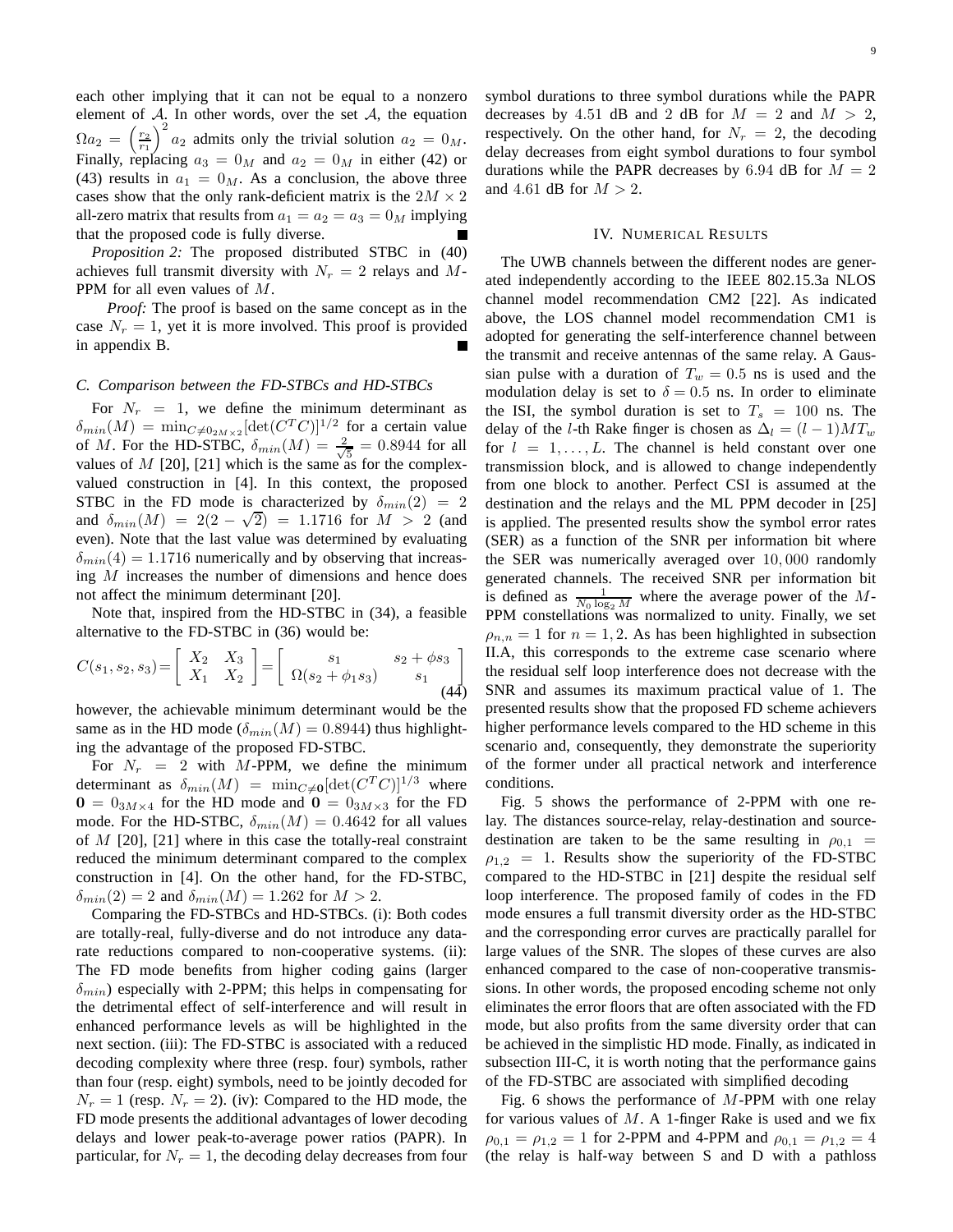

Fig. 5. Performance of 2-PPM with 1 relay and  $\rho_{0,1} = \rho_{1,2} = 1$ .



Fig. 6. Performance with 1 relay and a 1-finger Rake.  $\rho_{0,1} = \rho_{1,2} = 1$  for 2-PPM and 4-PPM while  $\rho_{0,1} = \rho_{1,2} = 4$  for 6-PPM and 8-PPM.

exponent of 2) for 6-PPM and 8-PPM. Results show the superiority of the proposed FD-STBC with different modulation formats. As expected, the highest performance enhancements are observed with 2-PPM for which the coding gain of the proposed code is the highest. In this case, operating in the FD mode results in a performance gain of about 2.2 dB at 10−<sup>3</sup> . Comparing the different modulation schemes shows that  $M$ -PPM constellations with larger values of  $M$  are capable of achieving better performance levels at larger SNRs in coherence with [29].

Fig. 7 shows the performance of 4-PPM with two relays. The two relays occupy symmetrical positions that are closer to S with  $\rho_{0,1} = \rho_{0,2} = 4$  and  $\rho_{1,3} = \rho_{2,3} = 1$ . The interference between the two relays is adjusted by setting  $\rho_{1,2} = \rho_{2,1} = 1$ . Results show that, as in the case of one relay, the proposed FD-STBC is fully-diverse and achieves the same full diversity order as the HD-STBC in [20] with two relays. Despite the excessive levels of interference in the FD mode, a smaller number of symbols need to be inserted in each codeword resulting in performance gains in the order of 1.7 dB, 1.4 dB and 1.4 dB with  $L = 2, 5$  and 10, respectively. These performance gains are associated with a reduced decoding complexity. For example, with  $L = 5$  and at a SNR of 10 dB, the decoder in [25] converges around 5.5 times faster with the FD-STBC compared to the HD-STBC.



Fig. 7. Performance of 4-PPM with 2 relays.  $\rho_{0,1} = \rho_{0,2} = 4$ ,  $\rho_{1,3} =$  $\rho_{2,3} = 1$  and  $\rho_{1,2} = \rho_{2,1} = 1$ .



Fig. 8. Performance of 2-PPM with 2 relays.  $\rho_{0,1} = \rho_{0,2} = \rho_{1,3} = \rho_{2,3}$ 1 and  $\rho_{1,2} = \rho_{2,1} = 1$ .

Fig. 8 shows the impact of the number of Rake fingers on the performance of HD and FD cooperative systems as well as noncooperative systems. Simulations are performed with two relays, 2-PPM,  $\rho_{0,1} = \rho_{0,2} = \rho_{1,3} = \rho_{2,3} = 1$ and  $\rho_{1,2} = \rho_{2,1} = 1$ . The superiority of the proposed FD-STBC is evident with any number of Rake fingers. This figure highlights the usefulness of spatial diversity even in UWB systems that profit from rich multi-path diversity. In fact, at a given SNR, increasing the number of Rake fingers  $L$ (number of combined multi-path components) does not always enhance the performance where error floors manifest for large values of L. This follows mainly from the high correlation between the different multi-path components [22] and from the fact that more noise is integrated in the receiver when  $L$  increases. In this context, taking advantage of the spatial diversity through distributed schemes allows to reduce these error floors and achieve improved performance levels with an acceptable number of Rake fingers.

#### V. CONCLUSION

In this paper, we investigated the advantages of FD relaying in the context of IR-UWB communications. We examined the implications of the FD operation mode on the spacetime code design and proposed accordingly two novel STBC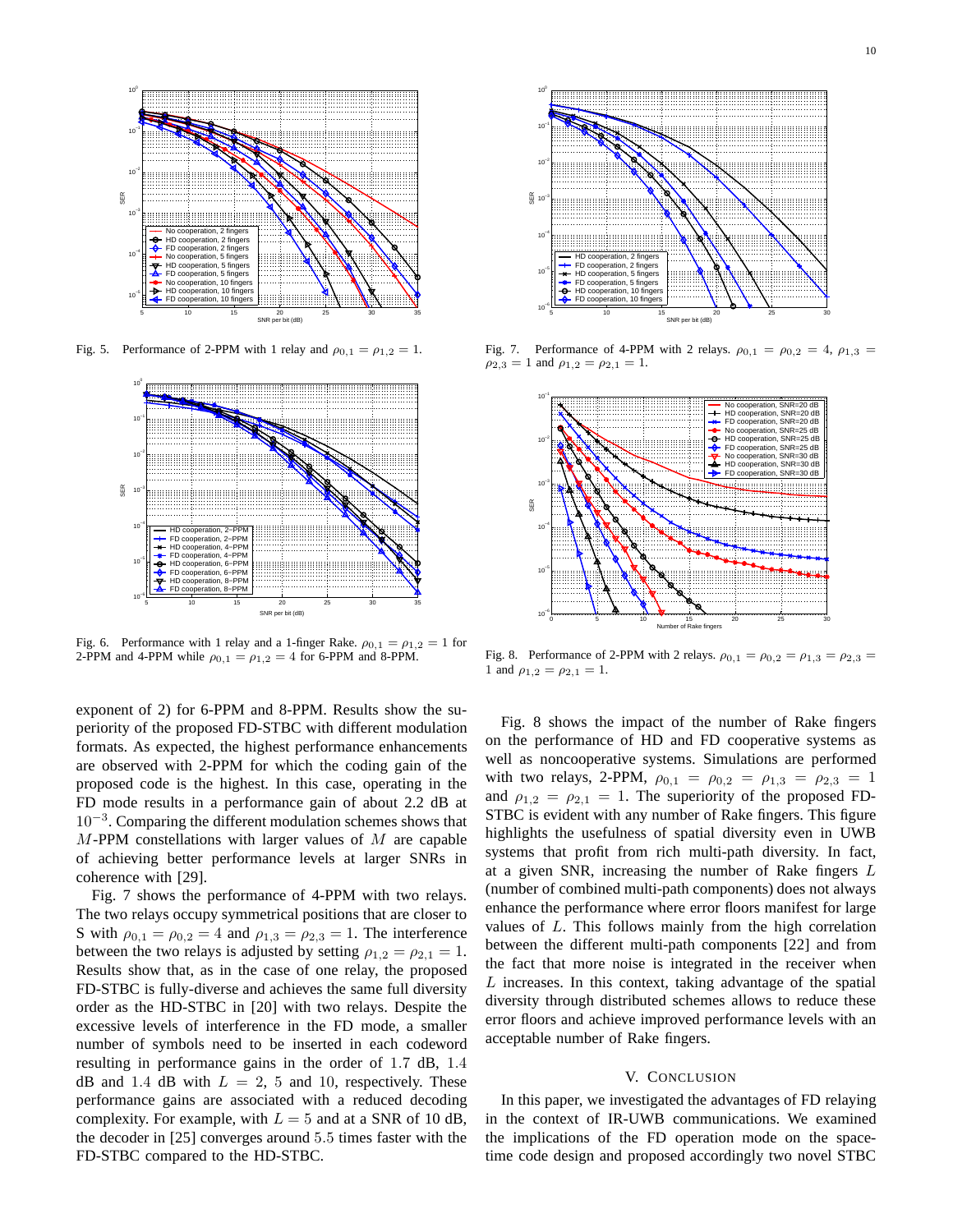constructions that are appropriate for PPM with one and two relays. The FD operation mode adds new degrees of freedom to the problem of STBC design capable of leveraging the critical effects of self loop interference. We hope that this work will motivate future research in this direction and in investigating loop interference mitigating techniques in the context of UWB.

## APPENDIX A

For the PPM symbols  $\{X_k\}$  that can be equal to any column of the identity matrix  $I_M$ :

$$
E[X_k X_k^T] = \frac{1}{M} I_M \tag{45}
$$

and the PPM constellation has an average power that is normalized to unity: Tr  $[E[X_k X_k^T]] = 1$ .

The same structure of the covariance matrix in (45) will be imposed on the symbols  $\{X_k^{(1)}\}$  $\{k^{(1)}\}$  retransmitted by the relay. The power constraint at the relay can be expressed as:  $\mathrm{E}\left[\mathrm{Tr}\left[X_{k}^{(1)}\right]\right]$  $\binom{1}{k} [X^{(1)}_k$  $\begin{bmatrix} (1) \ K \end{bmatrix}$  = 1 which from (3) and (10) results in:

$$
\begin{aligned} & \text{Tr}\left[\Psi_{1}H_{0,1}^{T}\mathbf{E}\left[\left(\sqrt{P}H_{0,1}X_{k}+\sqrt{P}H_{1,1}X_{k}^{(1)}+N_{k}^{(1)}\right)\times\right.\right.\\ & \left. \left(\sqrt{P}X_{k}^{T}H_{0,1}^{T}+\sqrt{P}[X_{k}^{(1)}]^{T}H_{1,1}^{T}+[N_{k}^{(1)}]^{T}\right)\right]H_{0,1}\Psi_{1}^{T}\right]=1\\ & \qquad \qquad (4 \end{aligned}
$$

which implies that:

$$
\operatorname{Tr}\left[\Psi_1^T\Psi_1H_{0,1}^T\left(\frac{P}{M}H_{0,1}H_{0,1}^T+\frac{P}{M}H_{1,1}H_{1,1}^T+\frac{N_0}{2}I_{LM}\right)H_{0,1}\right]=1
$$
\n(47)

where the last equation follows from (i): the conditions on the covariance matrices  $E\left[X_k X_k^T\right] = E\left[X_k^{(1)}\right]$  $\binom{(1)}{k} [X^{(1)}_k$  ${k^{(1)} \brack k}^T = \frac{1}{M} I_M.$ (ii): the fact that the noise is zero-mean with covariance matrix  $\frac{N_0}{2} I_{LM}$  and (iii): the fact that  $X_k$  (the current symbol transmitted by the source) and the symbol  $X_k^{(1)}$  $k^{(1)}$  (the current symbol transmitted by the relay that depends on the previous symbols transmitted by the source) are independent. The relation Tr[ $AB$ ] = Tr[ $BA$ ] was also invoked in (47).

A solution for (47) can be obtained by choosing  $\Psi_1$  to be a symmetrical matrix satisfying  $\Psi_1^2 \left[H_{0,1}^T \left(\frac{P}{M} H_{0,1} H_{0,1}^T + \frac{P}{M} H_{1,1} H_{1,1}^T + \frac{N_0}{2} I_{LM}\right) H_{0,1}\right] = \frac{1}{M} I_M$  which implies that the condition on the covariance matrix of  $X_k^{(1)}$  $\kappa^{(1)}$  is satisfied. The solution of this equation results in (12).

#### APPENDIX B

The matrix  $C^{(\text{FD},2)}(a_1,\ldots,a_4)$  in (40) will be referred to as C when there is no ambiguity. rank $(C)$  < 3 if there exist three real numbers  $(r_1, r_2, r_3) \neq (0, 0, 0)$  such that  $\sum_{i=1}^{3} r_i C_i =$  $0_{3M}$  where  $C_i$  is the *i*-th column of C. From (40), this results in the following three equalities:

 $r_1(a_3 + \Gamma a_4) + r_2 a_2 + r_3(a_1 + \Gamma a_3) = 0_M$  (48)

$$
r_1(a_1 + \Gamma a_2) + r_2(a_3 + \Gamma a_4) + r_3 a_2 = 0_M \tag{49}
$$

$$
r_2(a_1 + \Gamma a_2) + r_3(a_3 + \Gamma a_4) = 0_M \tag{50}
$$

We will next prove that the only solution to the above equations over the set A is given by  $(a_1, a_2, a_3, a_4)$  =

 $(0_M, 0_M, 0_M, 0_M)$ . The following cases need to be considered separately. Case 1:  $r_1 = r_2 = 0$  and  $r_3 \neq 0$ . In this case, (49) implies that  $a_2 = 0_M$  while (48) and (50) result in  $a_1 = a_3 = a_4 = 0_M$  following from property 1. Case 2:  $r_1 = r_3 = 0$  and  $r_2 \neq 0$ . In this case, (48) results in  $a_2 = 0_M$ . Replacing  $a_2 = 0_M$  in (50) results in  $a_1 = 0_M$ . Finally, (49) results in  $a_3 = a_4 = 0_M$  from property 1. Case 3:  $r_2 = r_3 = 0$ and  $r_1 \neq 0$ . In this case, (48) results in  $a_3 = a_4 = 0_M$  while (49) results in  $a_1 = a_2 = 0_M$  following from property 1.

 $(46) a_1 = 0_M$  and  $a_2 = 0_M$  in (49) results in  $a_3 + \Gamma a_4 = 0_M$ Case 4:  $r_1 = 0, r_2 \neq 0$  and  $r_3 \neq 0$ . In this case, (48) can be written as  $a_1 + \Gamma a_3 = -\frac{r_2}{r_3} a_2$  implying that  $a_3 = 0_M$ following from property 2 since  $\frac{s}{r_3} \neq 0$ . In the same way, (49) can be written as  $a_3 + \Gamma a_4 = -\frac{r_3}{r_2} a_2$  resulting in  $a_4 = 0_M$ from property 2. Now replacing  $a_3 = a_4 = 0_M$  in (49) results in  $a_2 = 0_M$ . Finally, replacing  $a_2 = a_3 = a_4 = 0_M$  in (50) results in  $a_1 = 0_M$ . Case 5:  $r_2 = 0$ ,  $r_1 \neq 0$  and  $r_3 \neq 0$ . In this case, (50) implies that  $a_3 = a_4 = 0_M$  following from property 1. Replacing  $r_2 = 0$ ,  $a_3 = 0_M$  and  $a_4 = 0_M$  in (48) results in  $a_1 = 0_M$ . Now (49) can be written as  $\Gamma a_2 = -\frac{r_3}{r_1} a_2$  which admits the unique solution  $a_2 = 0_M$  over the set A since no nonzero element of ΓA can be proportional to a nonzero element of  $A$  as highlighted in the proof of property 1. Case 6:  $r_3 = 0$ ,  $r_1 \neq 0$  and  $r_2 \neq 0$ . In this case, (50) results in  $a_1 = a_2 = 0_M$  following from property 1. Replacing  $r_3 = 0$ , implying that  $a_3 = a_4 = 0_M$  from property 1.

Case 7:  $r_1 \neq 0$ ,  $r_2 \neq 0$  and  $r_3 \neq 0$ . Eliminating the term  $(a_1 + \Gamma a_2)$  from (49)-(50) results in:

$$
a_2 = \frac{r_1 r_3 - r_2^2}{r_2 r_3} (a_3 + \Gamma a_4)
$$
 (51)

Two possibilities arise in this case. Assume that  $r_2^2 = r_1 r_3$ . (51) results in  $a_2 = 0_M$ . Replacing  $a_2 = 0_M$  in (50) implies that  $a_3 + \Gamma a_4 = -\frac{r_2}{r_3} a_1$  resulting in  $a_4 = 0_M$  from property 2 since  $-\frac{r_2}{r_3} \neq 0$ . On the other hand, if  $r_2^2 \neq r_1r_3$ , (51) implies that  $a_4 = 0_M$  following from property 2 since  $\frac{r_1 r_3 - r_2^2}{r_2 r_3} \neq 0$  in this case. Replacing  $a_4 = 0_M$  in (50) implies that  $a_1 + \Gamma a_2 =$  $-\frac{r_3}{r_2}a_3$  resulting in  $a_2 = 0_M$  from property 2 since  $-\frac{r_3}{r_2} \neq 0$ . Consequently, both of the above possibilities result in  $a_2 =$  $a_4 = 0_M$ . Replacing in (48) results in  $a_1 + \Gamma a_3 = -\frac{r_1}{r_3} a_3$ implying that  $a_3 = 0_M$  from property 2. Finally, replacing  $a_2 = a_3 = a_4 = 0_M$  in (49) results in  $a_1 = 0_M$ .

As a conclusion, in all of the above seven cases, rank $(C)$  < 3 if and only if  $a_1 = a_2 = a_3 = a_4 = 0_M$  implying that associating the codewords in (40) with the matrices in (37) or (38) results in a fully-diverse distributed scheme completing the proof of proposition 2.

#### **REFERENCES**

- [1] J. Laneman and G. Wornell, "Distributed space time coded protocols for exploiting cooperative divesrity in wireless networks," *IEEE Trans. Inf. Theory*, vol. 49, no. 10, pp. 2415–2425, October 2003.
- [2] B. Rankov and A. Wittneben, "Spectral efficient protocols for halfduplex fading relay channels," *IEEE J. Sel. Areas Commun.*, vol. 25, no. 2, pp. 379 – 389, February, 2007.
- [3] K. Azarian, H. El Gamal, and P. Schinter, "On the achievable diversitymultiplexing tradeoffs in half-duplex cooperative channels," *IEEE Trans. Inf. Theory*, vol. 51, no. 12, pp. 4152–4172, December 2005.